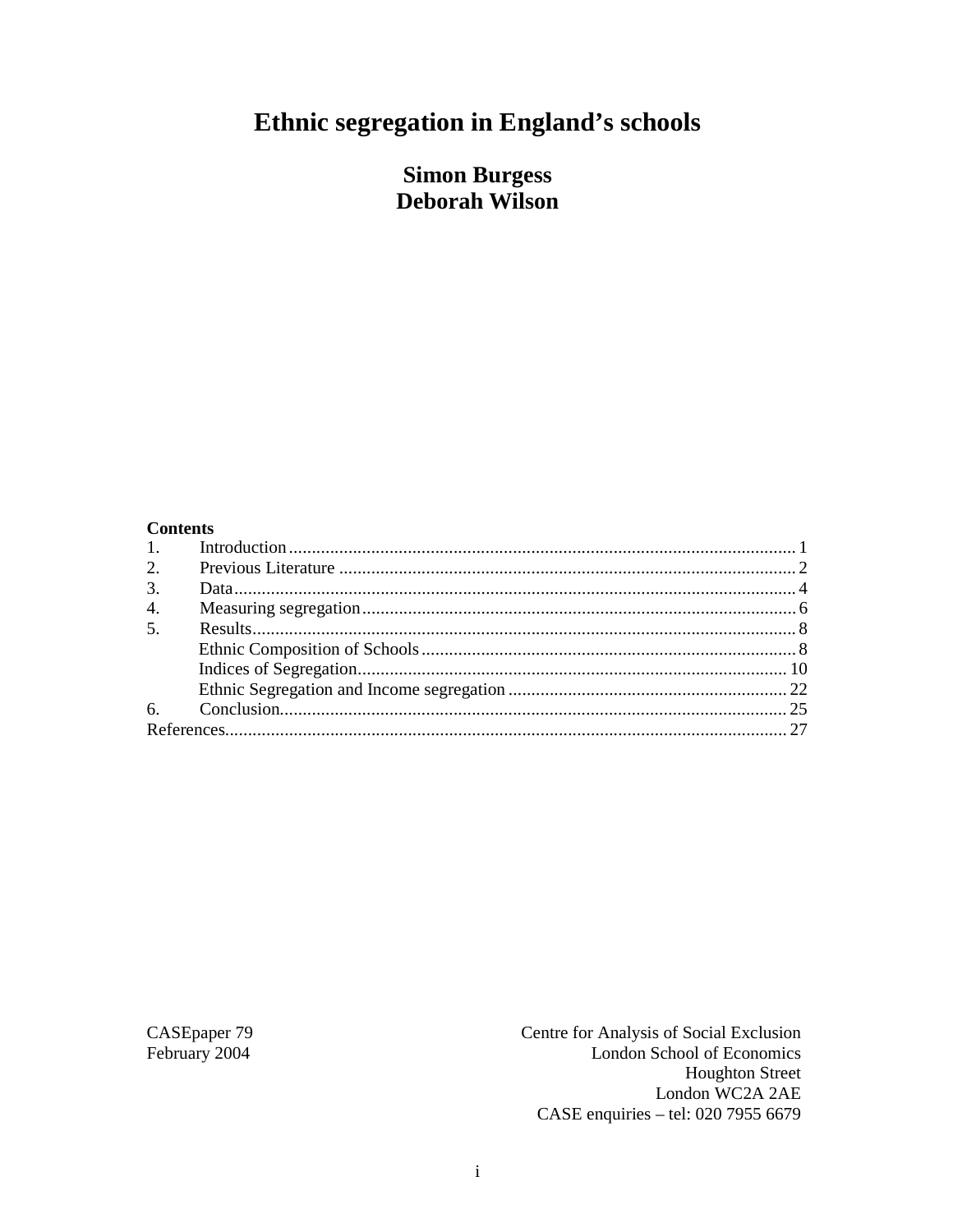#### **Centre for Analysis of Social Exclusion**

The ESRC Research Centre for Analysis of Social Exclusion (CASE) was established in October 1997 with funding from the Economic and Social Research Council. It is located within the Suntory and Toyota International Centres for Economics and Related Disciplines (STICERD) at the London School of Economics and Political Science, and benefits from support from STICERD. It is directed by Howard Glennerster, John Hills, Kathleen Kiernan, Julian Le Grand, Anne Power and Carol Propper.

Our Discussion Paper series is available free of charge. We also produce summaries of our research in CASEbriefs, and reports from various conferences and activities in CASEreports. To subscribe to the CASEpaper series, or for further information on the work of the Centre and our seminar series, please contact the Centre Administrator, Jane Dickson, on:

| Telephone: | UK+20 7955 6679               |
|------------|-------------------------------|
| Fax:       | UK+20 7955 6951               |
| Email:     | j.dickson@lse.ac.uk           |
| Web site:  | http://sticerd.lse.ac.uk/case |

 Simon Burgess Deborah Wilson

All rights reserved. Short sections of text, not to exceed two paragraphs, may be quoted without explicit permission provided that full credit, including  $\odot$  notice, is given to the source.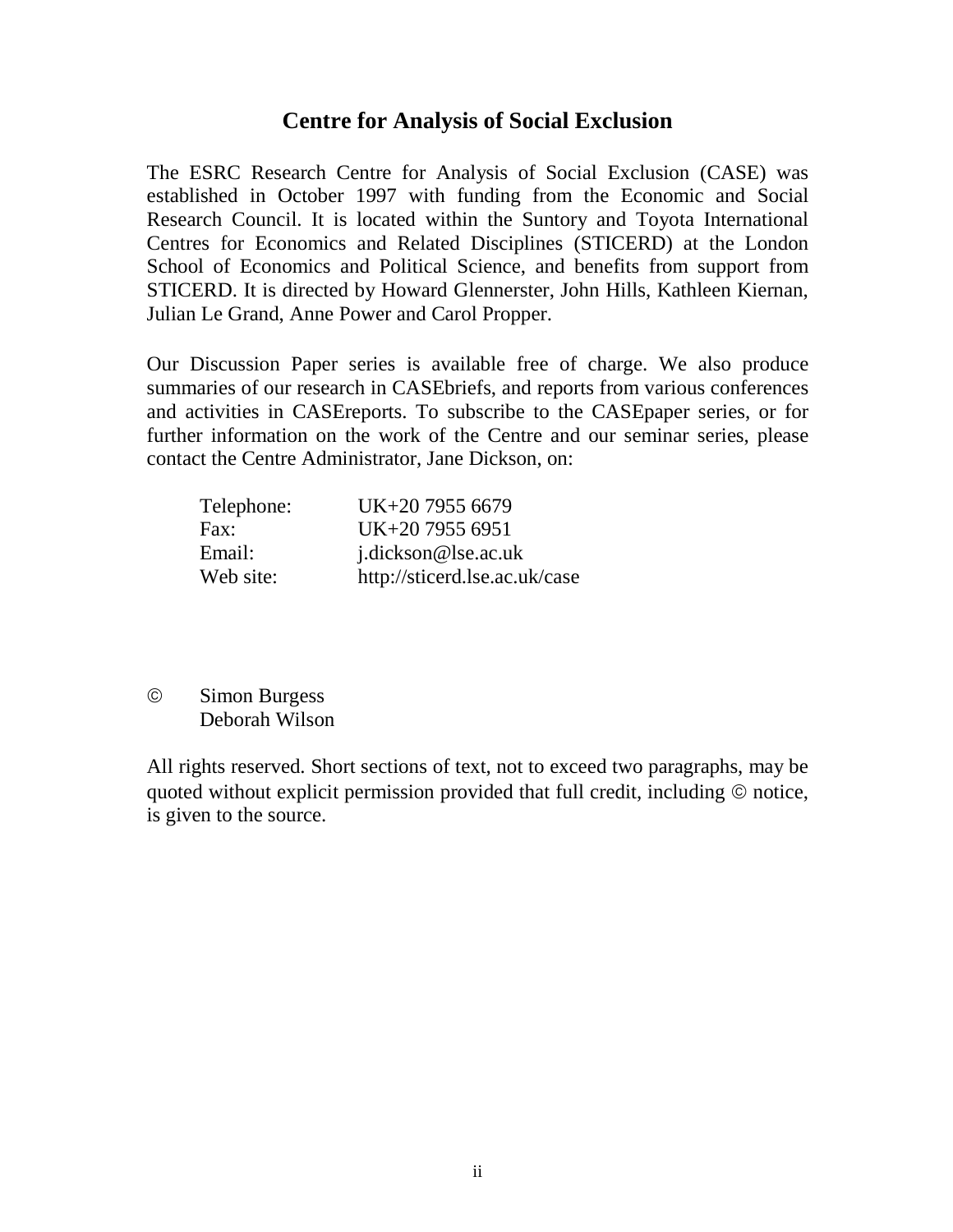### **Editorial Note**

Simon Burgess is Professor of Economics in the Department of Economics and the Leverhulme Centre for Market and Public Organisation (CMPO), University of Bristol; and a Research Associate at the ESRC Research Centre for Analysis of Social Exclusion, London School of Economics. Deborah Wilson is a Senior Research Officer at the CMPO, University of Bristol.

### **Acknowledgements**

Thanks to the Leverhulme Trust for funding this work through the Leverhulme Centre for Market and Public Organisation, and to the Department for Education and Skills for supplying the data. Thanks also to Paul Gregg, Ron Johnston, Nabil Khattab, Ruth Lupton, Tariq Modood, Anne Power and Bill Wilson for comments on an earlier draft and to Adele Atkinson and Brendon McConnell for compiling the dataset. The views expressed in this paper are our own.

### **Abstract**

We document ethnic segregation in secondary schools in England in 2001 in order to contribute to the debate on the degree of ethnic group social integration. We use indices of dissimilarity and isolation to compare the patterns of segregation across nine ethnic groups. We find that levels of ethnic segregation in England's schools are high, with considerable variation both across LEAs and across different minority ethnic groups. By combining the two indices we are able to identify areas of particular concern as scoring highly on both. Finally, we show that ethnic segregation is only weakly related to income segregation.

JEL subject codes: J78, J15, J24

Keywords: England; ethnic segregation; segregation indices; schools, minority group differences, spatial income clustering

Correspondence:

CMPO, Department of Economics, University of Bristol, 12 Priory Road, Bristol BS8 1TN

Simon Burgess: email: Simon.Burgess@bristol.ac.uk; tel: +44(0)117 954 8436 Deborah Wilson: email: D.Wilson@bristol.ac.uk; tel: +44(0)117 928 7795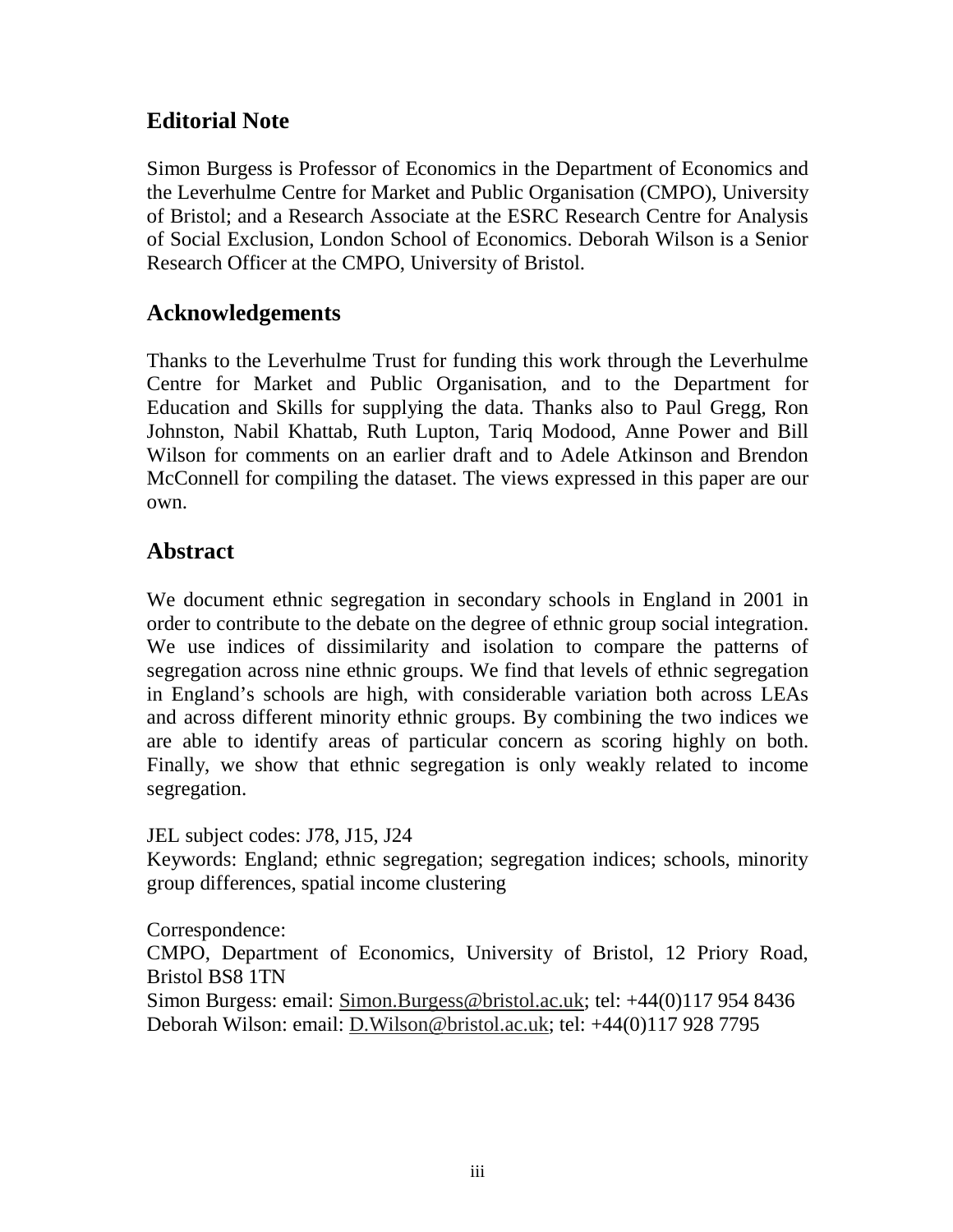### **1. Introduction**

The degree of ethnic group social integration is a major issue in Britain, and indeed more widely. For example, *The Economist* highlights a "wide-ranging question with no easy answers: can Europe integrate its mainly new, and growing, minorities?"<sup>I</sup> This is clearly a many-faceted issue, and this paper concentrates on just one, ethnic segregation in schools. This complements the substantial literature on residential segregation. The topic of ethnic segregation in schools is one of very long standing, particularly in the US (see Reardon et al (2000) and references therein). It has also been highlighted as a contributory factor in a recent UK Government report on the rioting in northern towns in the summer of 2001 (Cantle 2001). This paper aims to establish some facts concerning ethnic segregation in English schools in 2001.

We measure segregation using indices of dissimilarity and isolation, the two most widely used measures. We compare the patterns of segregation across nine ethnic groups. We also look at the contribution of spatial income clustering to ethnic segregation.

Our main findings are as follows. Levels of ethnic segregation in England's schools are high. In many local areas, over half the minority pupils would have to switch schools to produce an even spread of ethnic groups. Second, there is considerable variation across groups – segregation is higher for pupils of Indian, Pakistani or Bangladeshi origin than for pupils with black Caribbean or black African heritage. Furthermore, in the former groups, segregation appears to be higher where they are (relatively) numerous, while for black pupils segregation is lower in areas where they are more numerous. Third, combining the dissimilarity and isolation indices, we identify areas of particular concern as scoring highly on both. For pupils of Asian ethnic origin, we find that these areas coincide almost exactly with the locations of the severe disorders in the summer of 2001. This is suggestive that either school segregation plays a direct role in the underlying causes of discontent (as suggested by the Cantle Report on the riots), or is related through a correlation with housing segregation. Our data do not allow us to definitively address these points. Finally, we show that ethnic segregation in schools is only very weakly related to income segregation. That is, there are areas with the same spatial spread of income, but very different levels of ethnic segregation.

*The Economist*, 10<sup>th</sup> May 2003, p.23.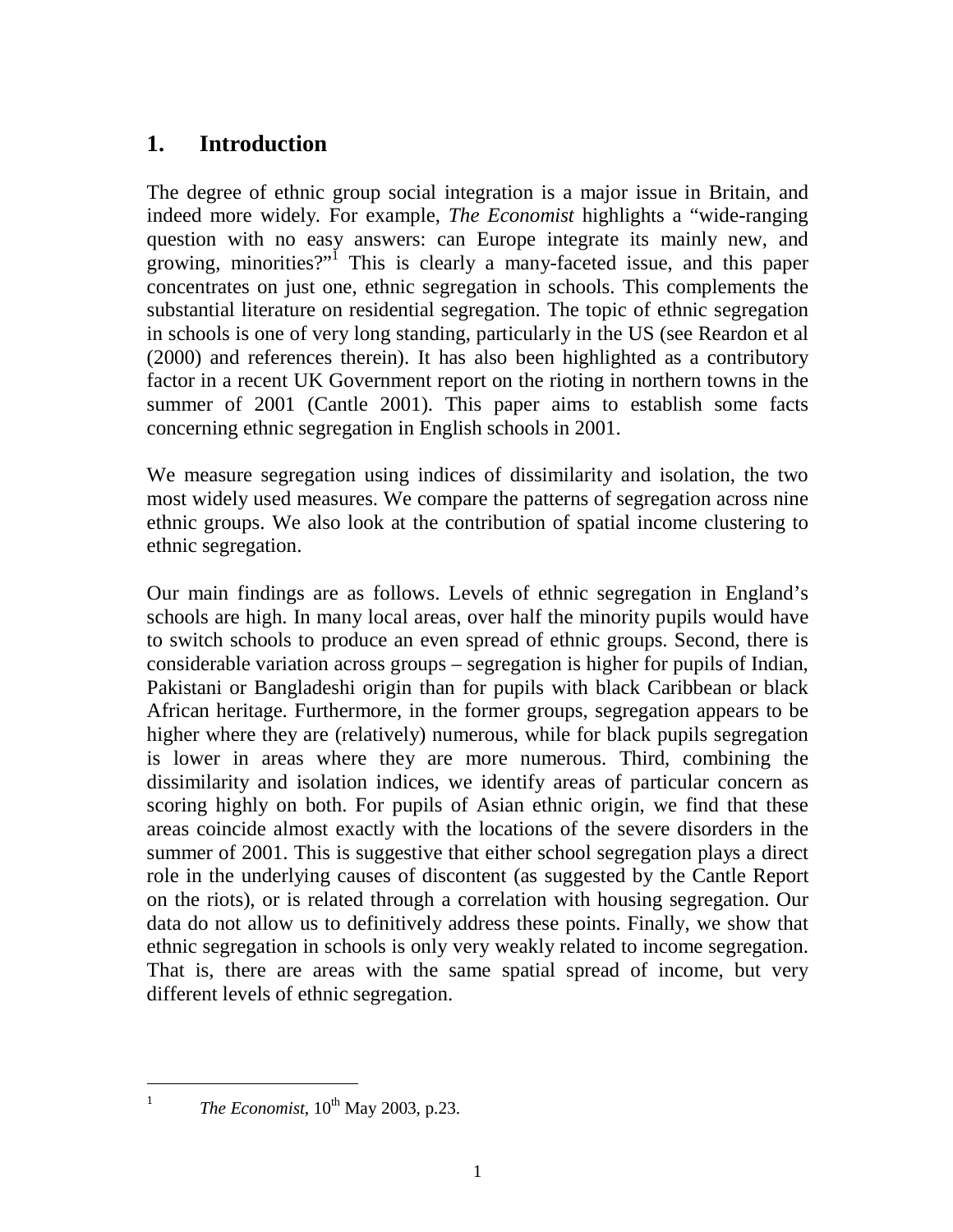The rest of the paper is organised as follows. Section 2 briefly describes some related literature. Section 3 details our dataset, and section 4 the methods we use to measure segregation. Section 5 then presents our results and the final section concludes.

### **2. Previous Literature**

The focus of this study is ethnic segregation in English secondary schools. Three related strands of a wide literature on segregation are therefore relevant. First, the issue of what is meant by 'segregation' and how best to measure it; second, the evidence on ethnic residential segregation; finally, evidence on both ethnic and income segregation across schools. We briefly review the literature relating to each of these three aspects in turn.

There is a large literature on how to measure segregation, which primarily focuses on residential segregation across urban areal units. Massey and Denton (1988) distinguish five dimensions of residential segregation: evenness, exposure, concentration, centralization and clustering. Each is conceptually distinct, picking up different aspects of the phenomenon. Concentration, centralization and clustering are all explicitly spatial in nature and as such we cannot address them using our data. Here, therefore, we focus on evenness and exposure.

Evenness refers to the differential distribution of two social groups in a city (Massey and Denton 1988). An uneven distribution of a minority group across areal units results in segregation of that group. Following Duncan and Duncan (1955), the most widely used measure of evenness is the index of dissimilarity, *D*. Exposure refers to the degree of potential contact between members of different social groups within areal units. The most widely used measure of exposure is the isolation index, *I* (see Massey and Denton (1988) for a discussion of the relative merits of alternative measures of evenness and exposure). So we pick up on two dimensions of segregation by using both *D* and *I*. While evenness and exposure are conceptually distinct, Massey and Denton find that they are closely correlated empirically. Our results confirm this in the context of school segregation.

The issue of ethnic residential segregation has long been a concern, particularly in the United States. Cutler, Glaeser and Vigdor (1999) provide consistent, long term measures of ethnic segregation in American cities from 1890 to 1990. They conclude that, first, segregation rose until 1970 and then "modestly" declined; second, that segregation across cities is extremely persistent and positively related to city size. Borjas (1997) distinguishes two issues the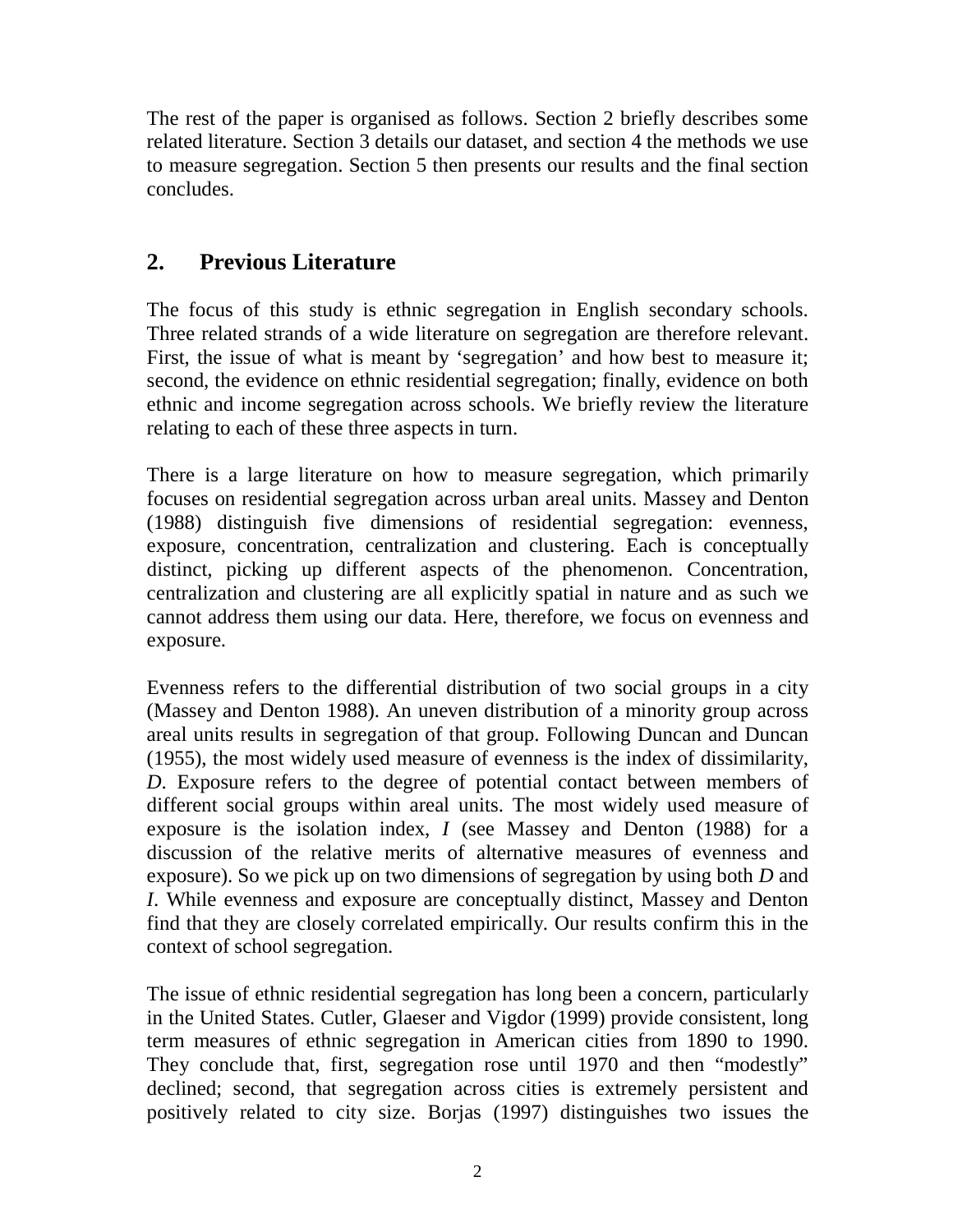literature tries to address: the measurement of the degree of segregation in specific geographical areas (Bean and Tienda 1987; Massey and Denton 1989; McKinney and Schnare 1989) and the implications of this "ghettoization" (Case and Katz 1991; Crane 1991; Cutler and Glaeser 1997). The general conclusion from the latter is that neighbourhood effects do have a significant impact on outcomes. Here we focus on the former issue in the context of school segregation; we aim to address the impact of such segregation in later work.

In the UK context, Peach (1996) uses 1991 census data to measure the degree of segregation in British cities and compare this to the levels found in the US. He finds that the proportions individual ethnic minorities form of local area (ward and enumeration district) populations are "nowhere near as high as that formed regularly by the African American population in the US" (page 221). He does find differences between ethnic minorities in Britain, however: Caribbean average levels of residential segregation are much lower than those for Bangladeshis or Pakistanis and generally below those for Indians. We find a similar picture when we consider average levels of school segregation.

As Rivkin (1994) states, any analysis of student segregation using school level data incorporates the influences of both the geographic locations of pupils (or their families) and the attendance policies employed by school districts. He attempts to separately identify these two influences and investigate changes in the levels of both using US data from 1968 to 1988. He concludes that US schools are highly segregated, but that this is primarily due to continued high levels of residential segregation and that integrative action by school districts will at best have a marginal impact.

Reardon et al (2000) concur with this conclusion. They discuss previous studies (Clotfelter 1998; Orfield et al 1997) which have used pairwise measures of segregation (majority/minority). In general, such studies show gradual increases of both white/black and white/Hispanic school segregation in the 1990s. In their paper, Reardon et al decompose the entropy index of segregation (a measure of evenness) into several components in order to estimate different minority/minority trends as well as majority/minority. They find that, between 1989 and 1995 in US metropolitan areas, segregation between white students and their black, Hispanic and Asian peers rose, while groups other than white became less segregated from one another. The authors further decomposed the index into geographical components and found that two thirds of metropolitan public-school segregation is between school districts, resulting largely from residential patterns. They conclude that residential segregation remains a significant barrier to school desegregation.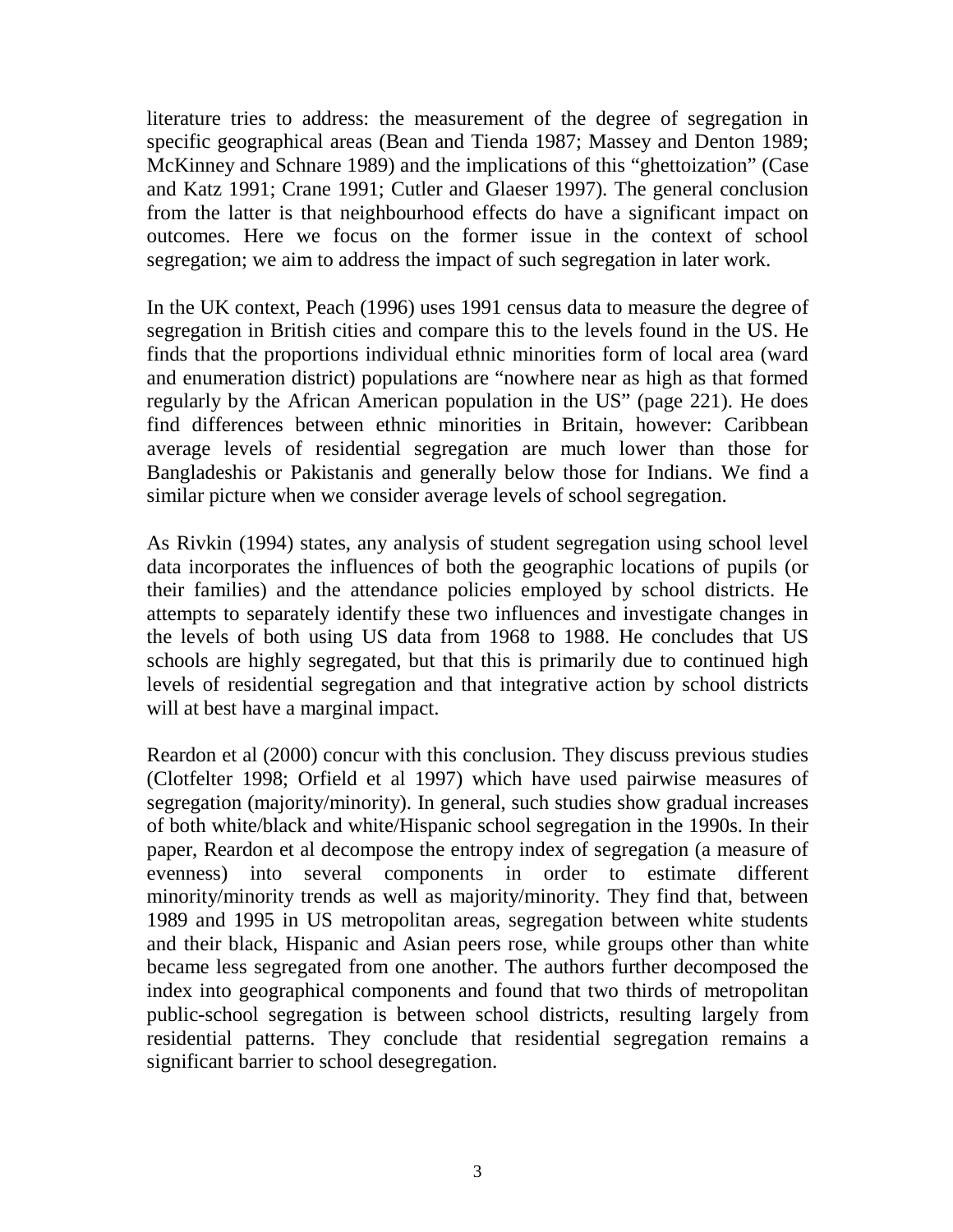The school segregation literature in the UK has focussed primarily on income segregation, using eligibility for free school meals as an indicator of low income. Gorard and Fitz (1998a, b) use a variant of the isolation index on both Welsh and English data and conclude that income segregation has decreased since the Education Reform Act of 1988 which introduced a quasi-market into the UK education system. Noden (2000) employs both an isolation index and an index of dissimilarity and finds that there has been a consistent rise in the average level of income segregation across English secondary schools across both the exposure and the evenness dimensions of segregation. Goldstein and Noden (2003) extend the analysis by employing multilevel modelling techniques to estimate social segregation trends. They too find evidence of an increase in such segregation in England between 1994 and 1999. These last two results concur more with other studies, which suggest that the quasi-market reforms gradually introduced ways of disadvantaging minorities (Tomlinson 2001). For this analysis we employ similar indices to investigate segregation by ethnicity.

### **3. Data**

We use data from the Annual Schools Census (ASC), or 'Form 7' as it was previously known, which covers all schools. Returning this data is a mandatory requirement for schools. We focus on state maintained secondary schools in England in 2001 (the pupils are aged from 11 to 16 or 18). We use data on the ethnic composition of schools, along with a number of other school level characteristics. We match on to this some area (ward-based) data. Data on ethnic identity for each individual pupil is now becoming available in PLASC (Pupil Level Annual Schools Census) and is the subject of ongoing research.

One important question in this field is the definitions of ethnicity available. Often, these are rather aggregated, while other evidence and casual empiricism suggests that there is a diversity of experience within such broad ethnic groups.<sup>2</sup> This data is a little better, but still not very disaggregate. The data available to us give the number of pupils in each school classified as being of:

- $\triangleright$  black Caribbean heritage
- $\triangleright$  black African heritage
- $\triangleright$  black other heritage

<sup>2</sup> For example, incidence of low income is very different: in 2000/01, 60% of Pakistanis and Bangladeshis lived in low-income households, compared to 25% of Indians, 19% of black Caribbeans and 17% of whites. (Source: http://www.statistics.gov.uk/cci/nugget.asp?id=269 using HBAI and Family Resources Survey). See also Dorsett (1998).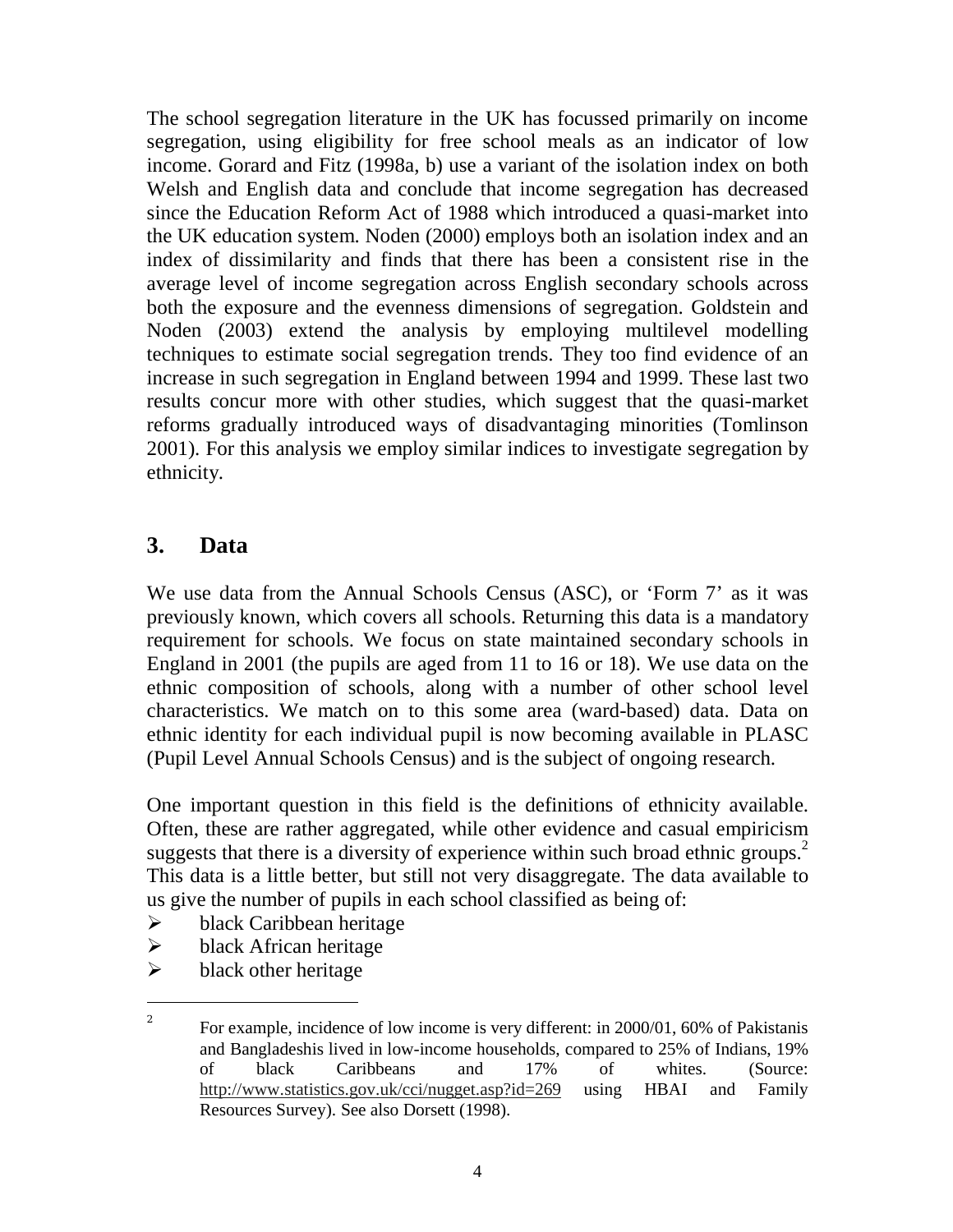- 
- $\triangleright$  Indian ethnic origin<br> $\triangleright$  Pakistani ethnic orig
- → Pakistani ethnic origin<br>
→ Bangladeshi ethnic origin<br>
→ Chinese ethnic origin Bangladeshi ethnic origin
- Chinese ethnic origin
- $\triangleright$  any other minority ethnic origin
- $\triangleright$  white ethnic origin

For comparison with more aggregated groups in other work, we also report results for the created groups 'Black' combining the three black groups, and 'Asian' combining Indian, Pakistani and Bangladeshi.<sup>3</sup>

We compare ethnic segregation to income-related measures of segregation. We use pupils' eligibility for Free School Meals (FSM), which is related to the parental income, and is available at school level in the ASC. The figure used is the percentage of pupils in the school known to be eligible for free school meals (but not necessarily claiming). We also match in spatial data on deprivation. We use the Index of Multiple Deprivation (IMD), available at ward level.<sup>4</sup> The components of this index are subindices relating to income; employment; health; education; housing; and geographical access to services. We compute the standard deviation of the ward-level indices across each Local Education Authority (LEA) as a measure of spatial income segregation in the LEA.

We make a small number of sample selection decisions. We omit independent schools, special schools and other academic centres such as hospital schools and detention centres. We also drop schools that could not be matched using school number. We omit the nine schools with missing ethnicity data, and we drop all schools from LEAs with very few schools: the Isles of Scilly (1 school), the Isle of Wight (5), Rutland (3), Kensington and Chelsea (4), and Hartlepool (5).

Table I describes the ethnicity of the pupils in our dataset adding up over all of England. Clearly, the majority overall are white, with about 1.5% of black Caribbean heritage, 2.0% other black heritage, 2.7% Indian ethnicity and 2.5% Pakistani heritage. Table I also provides the same breakdown from the 2001 Census for England. This column shows the difference between school age children and the whole population. The comparison shows that ethnic minorities form a slightly higher proportion of children than of the population as a whole.

 $\overline{a}$ 

4

<sup>3</sup> This corresponds to Peach's (1996) 'South Asian' category.

See http://www.neighbourhood.statistics.gov.uk/metadata.asp?dsno=18 for the data and http://www.urban.odpm.gov.uk/research/summaries/03100/pdf/rrs03100.pdf for details of construction of the indices. Note that both FSM and IMD are measures of the income distribution across the whole population and are not specific to any minority ethnic group(s).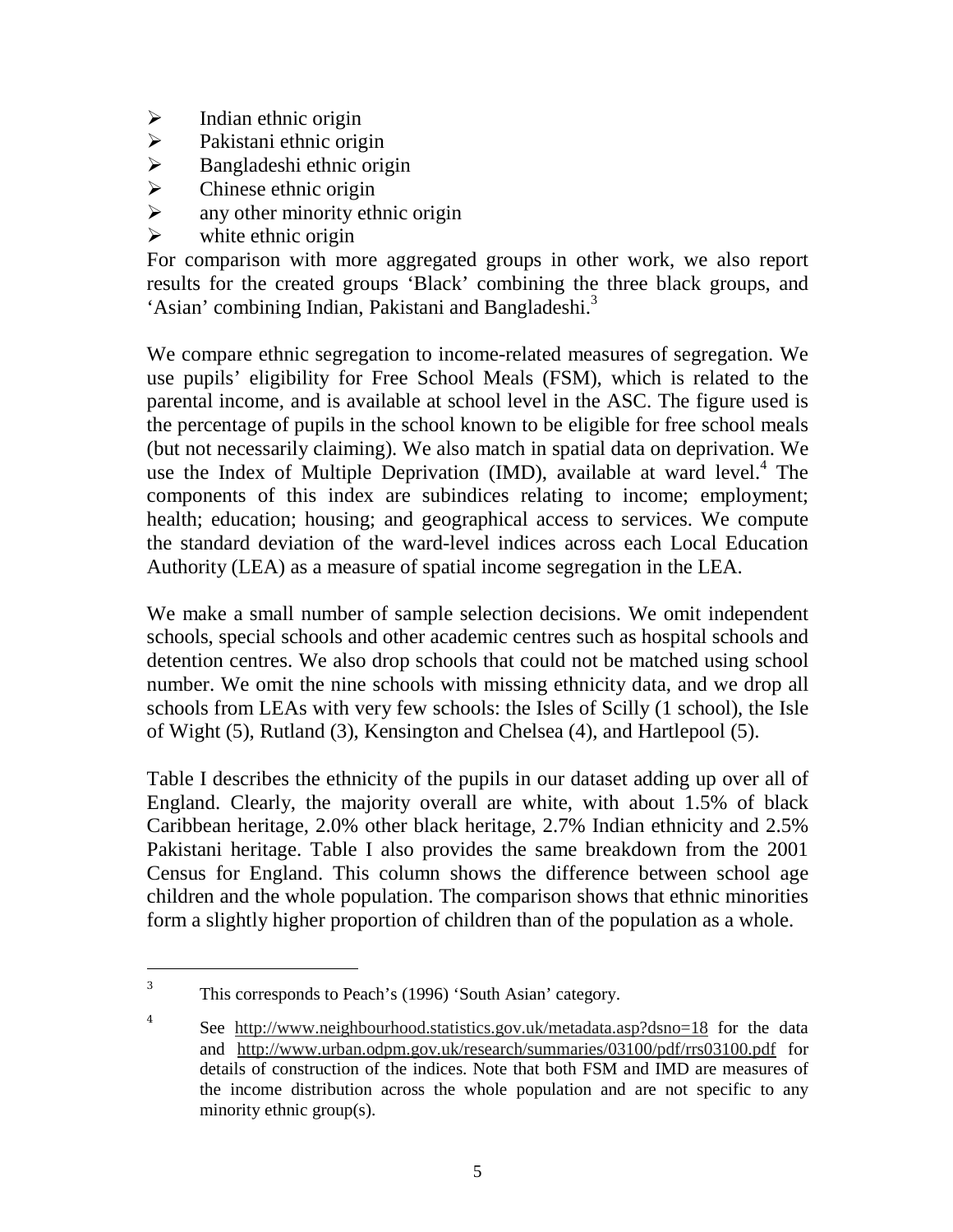|                               | $\frac{6}{9}$ | <b>Number</b>    | <b>Population</b><br>(%) |
|-------------------------------|---------------|------------------|--------------------------|
| Black Caribbean heritage      | 1.455         | 43219            | 1.142                    |
| <b>Black African heritage</b> | 1.227         | 36446            | 0.969                    |
| Black other heritage          | 0.816         | 24238            | 0.194                    |
| Indian ethnic origin          | 2.712         | 80556            | 2.093                    |
| Pakistani ethnic origin       | 2.488         | 73902            | 1.438                    |
| Bangladeshi ethnic origin     | 0.973         | 28902            | 0.560                    |
| Chinese ethnic origin         | 0.399         | 11852            | 0.449                    |
| Other minority ethnic origin  | 2.537         | 75358            | 2.230                    |
| Asian                         | 6.173         | 183360           | 4.091                    |
| <b>Black</b>                  | 3.498         | 103903           | 2.305                    |
| White ethnic origin           | 87.393        | 2595881          | 90.925                   |
|                               | 100           | 2970354          |                          |
|                               |               | $(3060$ schools) |                          |

**Table I: Pupils in Secondary Schools in England, in 2001** 

**Note:** Final column from 2001 Census, refers to all ages.

### **4. Measuring segregation**

Segregation is a characteristic of an aggregate of units, in our case schools. We ask whether students from different ethnic backgrounds are distributed evenly or not over the schools in a grouping of schools. There are different possibilities available to group schools. Administrative geographies such as LEAs are widely used in other studies, and are important for two reasons. First, they are policymaking bodies and so might be expected to have an impact (and some responsibility). Second, they occupy the same borders as Local Authorities  $(LA)$ ,<sup>5</sup> which allows other background data to be matched in. An alternative geography is based on parents' decisions on where to live, and how far to commute their children to school. These are equivalent to over-lapping catchment districts around schools. In this study, we use LEAs and postpone study of catchment areas to later work.

 $\overline{a}$ 5

Some LEAs comprise more than one LA, but in these cases the latter can be exactly aggregated into the former; the other LEAs are equivalent to LAs.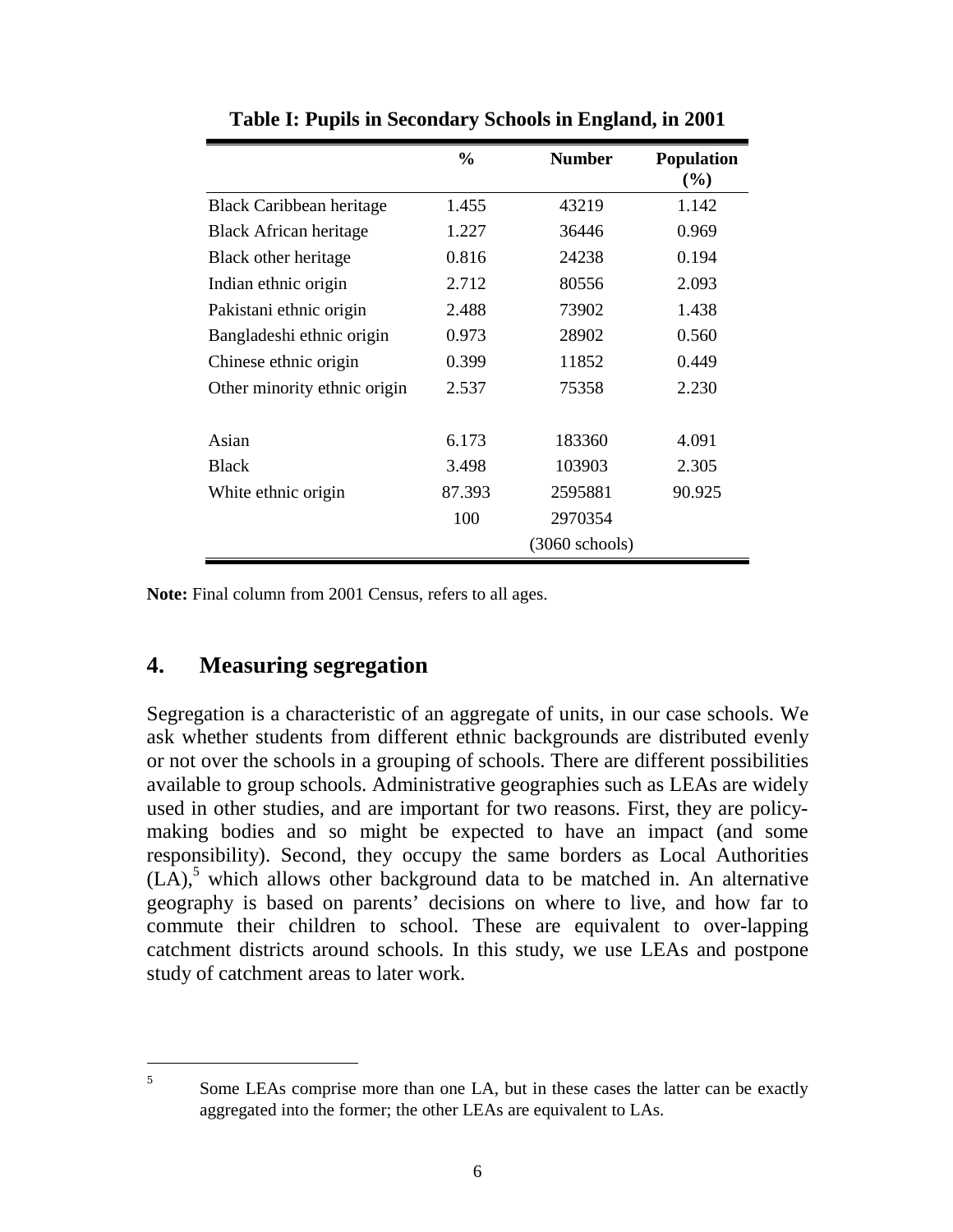Following the literature, we focus on two main measures of segregation. These are a measure of dissimilarity (evenness), and a measure of isolation (exposure). Massey and Denton (1988) discuss these and other measures in detail, setting out their advantages and disadvantages. No single measure captures all aspects of segregation, and all have some statistical shortcomings. Nevertheless, these two are the mostly widely used. The dissimilarity index was discussed in detail by Duncan and Duncan (1955), and used for example more recently by Cutler, Glaeser and Vidgor (1999) for the US. The formula for the index of dissimilarity, *D*, is given by the following, taking the example of black Caribbean heritage:

$$
D = 1/2 \sum_{i=1}^{N} \left| \frac{\text{BAC}_i}{\text{BAC}_{total}} - \frac{(\text{ALL} - \text{BAC})_i}{(\text{ALL} - \text{BAC})_{total}} \right| \tag{1}
$$

where BAC*i* is the number of students of black Caribbean heritage in school *i*,  $ALL<sub>i</sub>$  is the total students in school *i*,  $BAC<sub>total</sub>$  is the total number of students of black Caribbean heritage in the LEA,  $(ALL - BAC)_i$  is the number of students <u>not</u> of black Caribbean heritage in school *i*,  $(ALL - BAC)_{total}$  is the number of students not of black Caribbean heritage in the LEA, and N is the number of schools in the LEA. Note that our calculation therefore measures the segregation of each minority relative to all other groups combined. We additionally compare each group against each other pairwise, individually, using *D* and taking London as the aggregate spatial unit. The dissimilarity index ranges from 0 to 1 and, continuing the above example, has the interpretation of the fraction of students of black Caribbean heritage in the LEA that need to be moved to different schools in order to make each school have the same composition in terms of that group. Cutler, Glaeser and Vidgor (1999) quote Massey and Denton (1993) suggesting that values of  $0 - 0.3$  are considered to be low, 0.3 – 0.6 moderate, and 0.6 and above high.

We also compute an isolation index. Continuing the example of students of black Caribbean heritage, this is essentially the percentage of the school belonging to this group, averaged over all students in that group. In other words, it is interpretable as the average probability of meeting someone with the same ethnicity as you. The core expression for this is:

$$
I = \sum_{i=1}^{N} \frac{\text{BAC}_i}{\text{BAC}_{total}} \cdot \frac{\text{BAC}_i}{\text{ALL}_i}
$$
(2)

This needs to be adjusted to take account of areas with small representations of the ethnic group in question. We follow Cutler, Glaeser and Vidgor (1999) in adopting the following form (see their discussion for more details):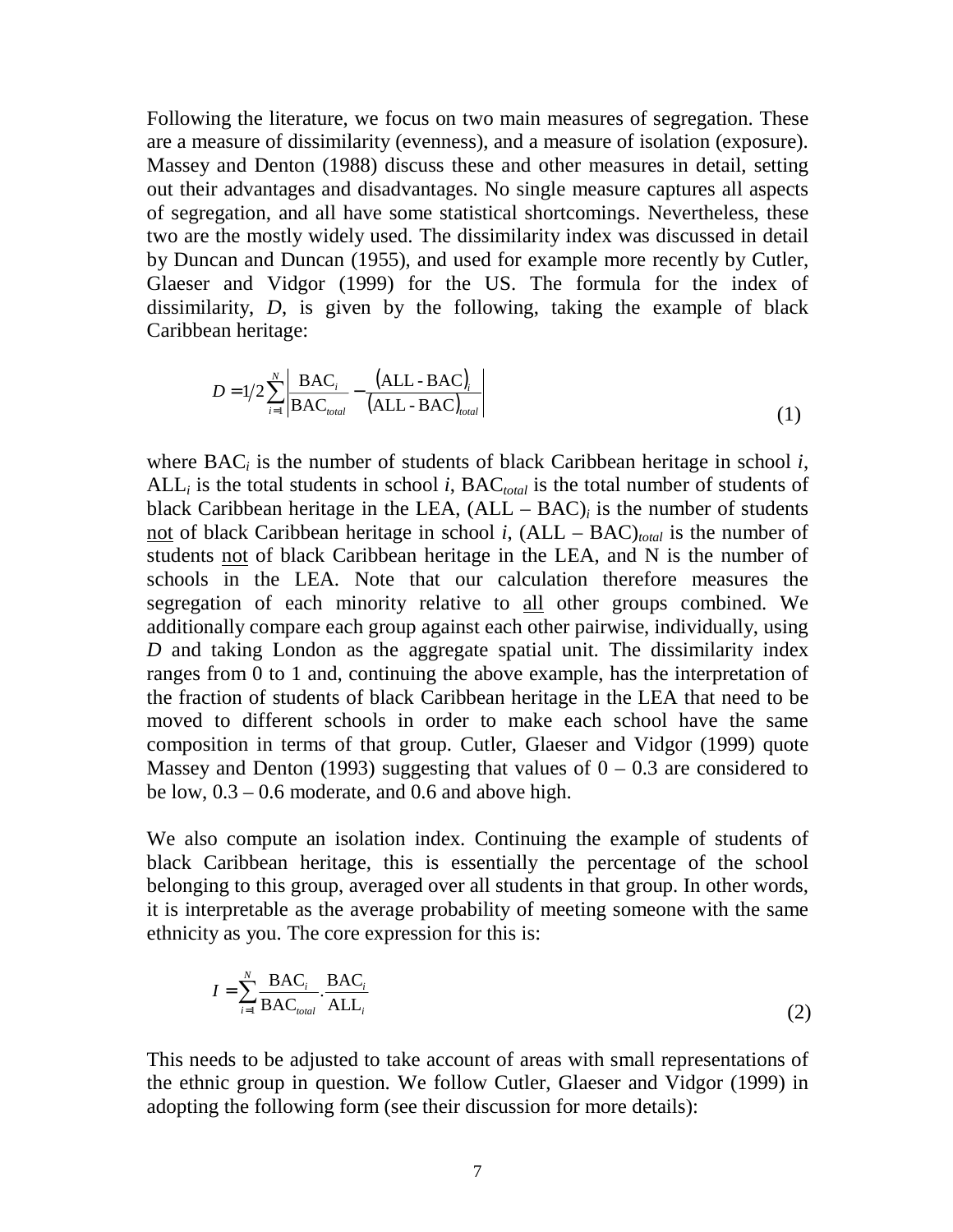$$
I = \frac{\sum_{i=1}^{N} \frac{BAC_i}{BAC_{total}} \cdot \frac{BAC_i}{ALL_i} - \left(\frac{BAC_{total}}{ALL_{total}}\right)}{\min\left(\left(\frac{BAC_{total}}{min(ALL_i)}\right), 1\right) - \left(\frac{BAC_{total}}{ALL_{total}}\right)}
$$
(3)

where  $min(ALL_i)$  is the size of the smallest school. This ranges from 0 to 1, with a value of 0.3 being considered high.

We calculate (1) and (3) for each ethnic group defined above. We do this first at the national level, that is defining the aggregate as the whole of England. Second, we repeat this for each LEA, treating each of these in turn as the aggregate.

#### **5. Results**

We present three main sets of results. First, we simply describe the ethnic composition of schools and LEAs. Second, we present the results of calculating the two segregation indices at national and LEA levels. Third, we relate these to measures of income segregation.

#### *Ethnic Composition of Schools*

Before examining the degree of segregation of students from different ethnic backgrounds across schools, it is worth briefly considering the distribution of the overall totals. Table II shows the mean values and some of the upper quantiles for the different groups across schools in 2001. These are weighted by school size (total pupils). Most schools are overwhelmingly white – the median is 97% white. The median values for all other groups are all less than 1%. Even in the "most black" or "most Asian" schools – that is, those in the top 5% of schools with black (respectively Asian) pupils – that ethnic group is still in the minority. In the column labelled 'max' we report the maximum proportion of each ethnic minority in any one school. These schools represent a wide range of geographical locations, largely reflecting the residential clustering of different minority ethnic groups across England (we discuss this further below). For example, the schools with the most black Caribbean, black African and black other heritage pupils are found, respectively, in Haringey, Southwark and Lambeth. The corresponding school with respect to Pakistani ethnic origin is a girls only comprehensive in Bradford, while that for Bangladeshi is a boys only comprehensive school in Tower Hamlets. The same statistics over LEAs are given in Table III.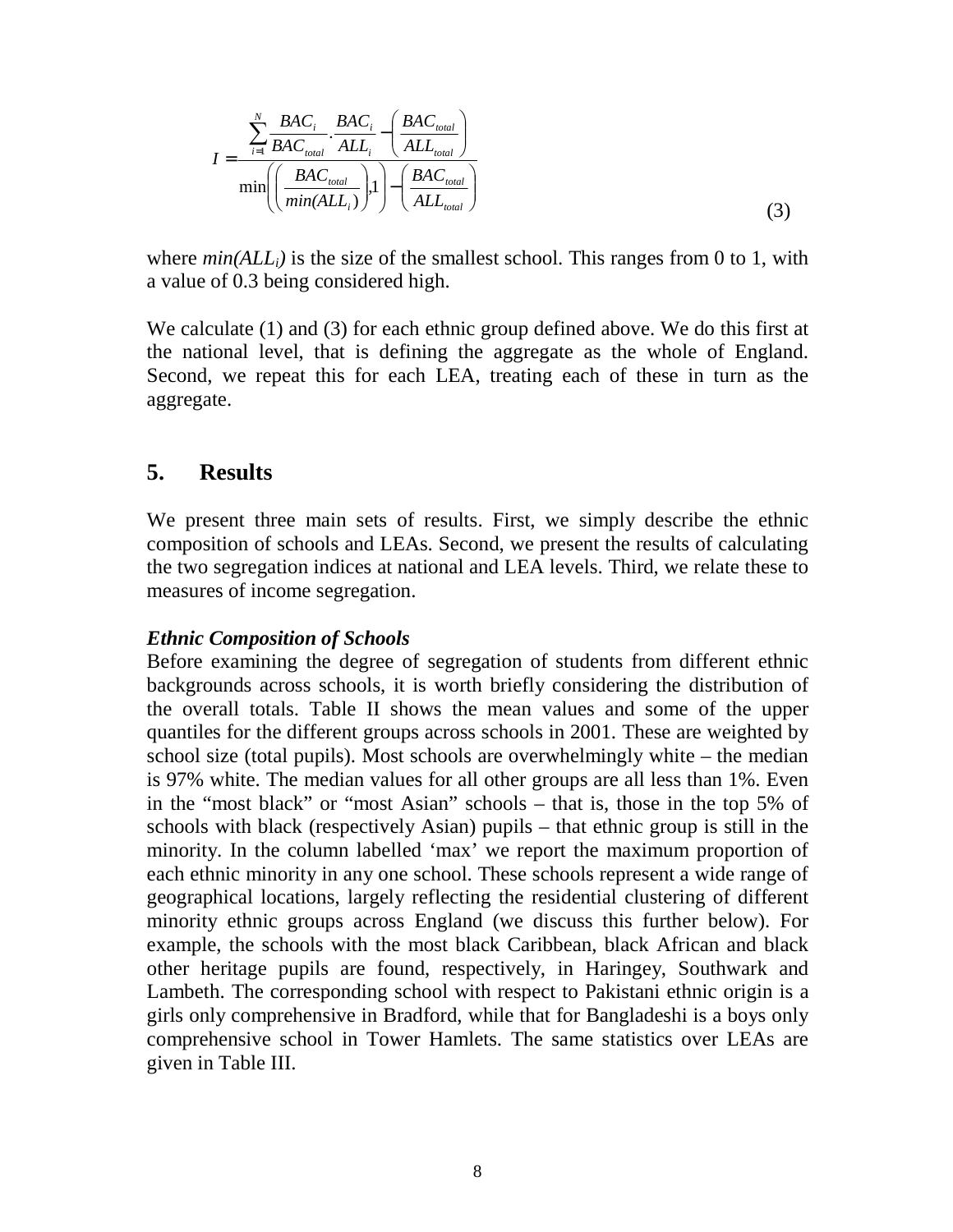|                                 | mean   | p50      | p75    | p90    | P95    | <b>P99</b> | max    | N    |
|---------------------------------|--------|----------|--------|--------|--------|------------|--------|------|
| <b>Black Caribbean</b>          | 1.455  | 0.132    | 0.768  | 3.846  | 8.584  | 19.948     | 72.787 | 3060 |
| heritage                        |        |          |        |        |        |            |        |      |
| <b>Black African heritage</b>   | 1.227  | 0.118    | 0.451  | 2.851  | 7.637  | 21.091     | 49.579 | 3060 |
| Black other heritage            | 0.816  | 0.152    | 0.56   | 2.159  | 3.938  | 10.728     | 30.297 | 3060 |
| Indian ethnic origin            | 2.712  | 0.406    | 1.598  | 6.004  | 14.374 | 39.32      | 98.084 | 3060 |
| Pakistani ethnic origin         | 2.488  | 0.139    | 0.976  | 5.832  | 13.619 | 43.913     | 88.088 | 3060 |
| Bangladeshi ethnic<br>origin    | 0.973  | $\theta$ | 0.331  | 1.207  | 3.495  | 18.486     | 98.61  | 3060 |
| Chinese ethnic origin           | 0.399  | 0.224    | 0.499  | 0.965  | 1.399  | 2.957      | 35.294 | 3060 |
| Other minority ethnic<br>origin | 2.537  | 0.623    | 2.064  | 6.751  | 11.321 | 22.89      | 99.919 | 3060 |
|                                 |        |          |        |        |        |            |        |      |
| Asian                           | 6.173  | 0.847    | 4.298  | 17.711 | 33.333 | 75.31      | 99.251 | 3060 |
| <b>Black</b>                    | 3.498  | 0.534    | 1.986  | 9.818  | 19.872 | 43.078     | 86.885 | 3060 |
| White ethnic origin             | 87.393 | 97.105   | 98.911 | 99.47  | 99.697 | 100        | 100    | 3060 |

**Table II: Average School Ethnic Composition (%), 2001, School level** 

**Note:** Weighted by pupil numbers. The p50 etc values refer to the 50th percentile of the relevant distribution.

|                               | p50    | p75    | p90    | p95    | P99    | max    | N   |
|-------------------------------|--------|--------|--------|--------|--------|--------|-----|
| <b>Black Caribbean</b>        | 0.263  | 1.038  | 4.542  | 7.359  | 16.567 | 23.613 | 144 |
| heritage                      |        |        |        |        |        |        |     |
| <b>Black African heritage</b> | 0.178  | 0.4    | 2.15   | 7.484  | 15.7   | 29.143 | 144 |
| Black other heritage          | 0.259  | 0.607  | 1.865  | 3.991  | 6.752  | 17.361 | 144 |
| Indian ethnic origin          | 0.73   | 2.246  | 7.697  | 11.661 | 30.741 | 32.504 | 144 |
| Pakistani ethnic origin       | 0.612  | 2.789  | 7.615  | 13.594 | 24.418 | 24.418 | 144 |
| Bangladeshi ethnic            | 0.191  | 0.605  | 1.827  | 3.372  | 11.321 | 54.877 | 144 |
| origin                        |        |        |        |        |        |        |     |
| Chinese ethnic origin         | 0.301  | 0.452  | 0.746  | 1.07   | 1.797  | 1.951  | 144 |
| Other minority ethnic         | 0.921  | 2.624  | 8.909  | 10.228 | 18.011 | 21.758 | 144 |
| origin                        |        |        |        |        |        |        |     |
|                               |        |        |        |        |        |        |     |
| Asian                         | 2.046  | 6.118  | 16.437 | 29.016 | 38.503 | 56.525 | 144 |
| <b>Black</b>                  | 0.746  | 2.253  | 9.442  | 18.739 | 34.803 | 54.648 | 144 |
| White ethnic origin           | 95.195 | 97.952 | 98.901 | 99.194 | 99.481 | 99.481 | 144 |

|  | Table III: Average LEA School Ethnic Composition (%), 2001 |  |
|--|------------------------------------------------------------|--|
|  |                                                            |  |

Note: Weighted by pupil numbers. The p50 etc values refer to the 50th percentile of the relevant distribution.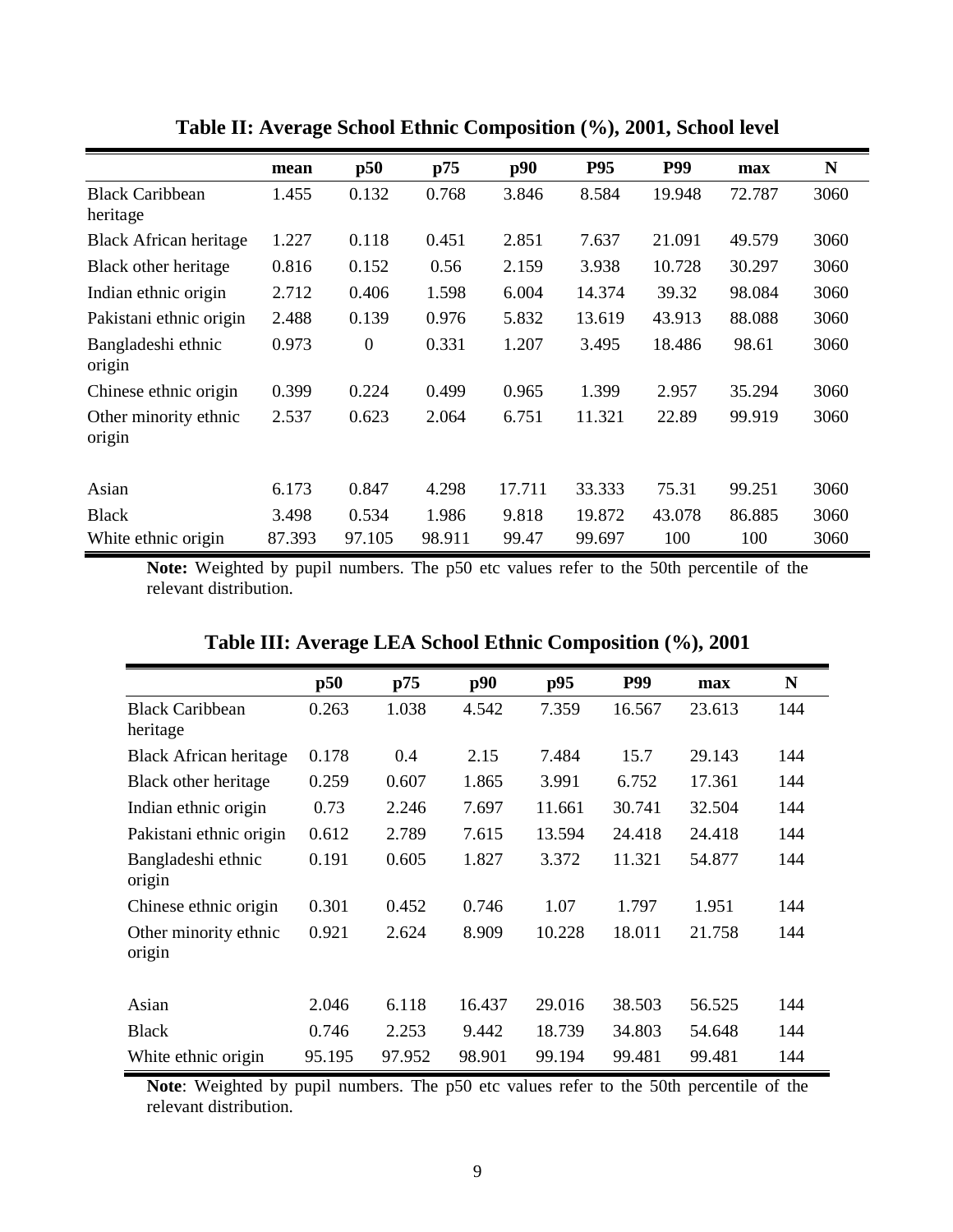#### *Indices of Segregation*

The two indices of segregation taking England as a whole are shown in Table IV. This is provided for completeness rather than as the major piece of evidence as households from different ethnic groups are not spread evenly over the country. The very high figures reflect this residential clustering. Map 1 shows this for the aggregate of all non-white groups in England and Wales. Clearly, the higher concentrations of non-white groups are in the main urban centres, London, the Midlands cities and Northern towns and cities. There are also differences between ethnic minority groups, as reflected in the geographical spread of schools described above and discussed more fully by Peach (1996).

|                               | <b>Dissimilarity</b><br><b>Index</b> | <b>Isolation</b><br><b>Index</b> |
|-------------------------------|--------------------------------------|----------------------------------|
| Black Caribbean heritage      | 0.7092                               | 0.1009                           |
| <b>Black African heritage</b> | 0.7458                               | 0.1146                           |
| Black other heritage          | 0.6523                               | 0.0565                           |
| Indian ethnic origin          | 0.6881                               | 0.2093                           |
| Pakistani ethnic origin       | 0.756                                | 0.2558                           |
| Bangladeshi ethnic origin     | 0.7725                               | 0.2875                           |
| Chinese ethnic origin         | 0.4482                               | 0.0089                           |
| Other minority ethnic origin  | 0.613                                | 0.1751                           |
|                               |                                      |                                  |
| Asian                         | 0.6978                               | 0.3241                           |
| <b>Black</b>                  | 0.6867                               | 0.1992                           |

**Table IV: Segregation Indices, National level** 

The Dissimilarity index was calculated for each LEA separately (that is, taking the LEA as the aggregate unit) and for each ethnic group separately. Table V shows its distribution over all LEAs, separately for each group. Taking the group of black students with Caribbean heritage, we see a mean of 0.53 and a median of 0.54. Thus in the average<sup>6</sup> LEA, over half of the students from this group would have to be moved to achieve a common representation. All of the top quartile of LEAs for this group fall above the Denton-Massey 'high' figure of 0.6, and in the top 10% most segregated LEAs, the index is over 0.75. These calculations suggest both a high level of segregation on average, and a significant degree of variation in this across LEAs.

Average in the sense of this index for this group.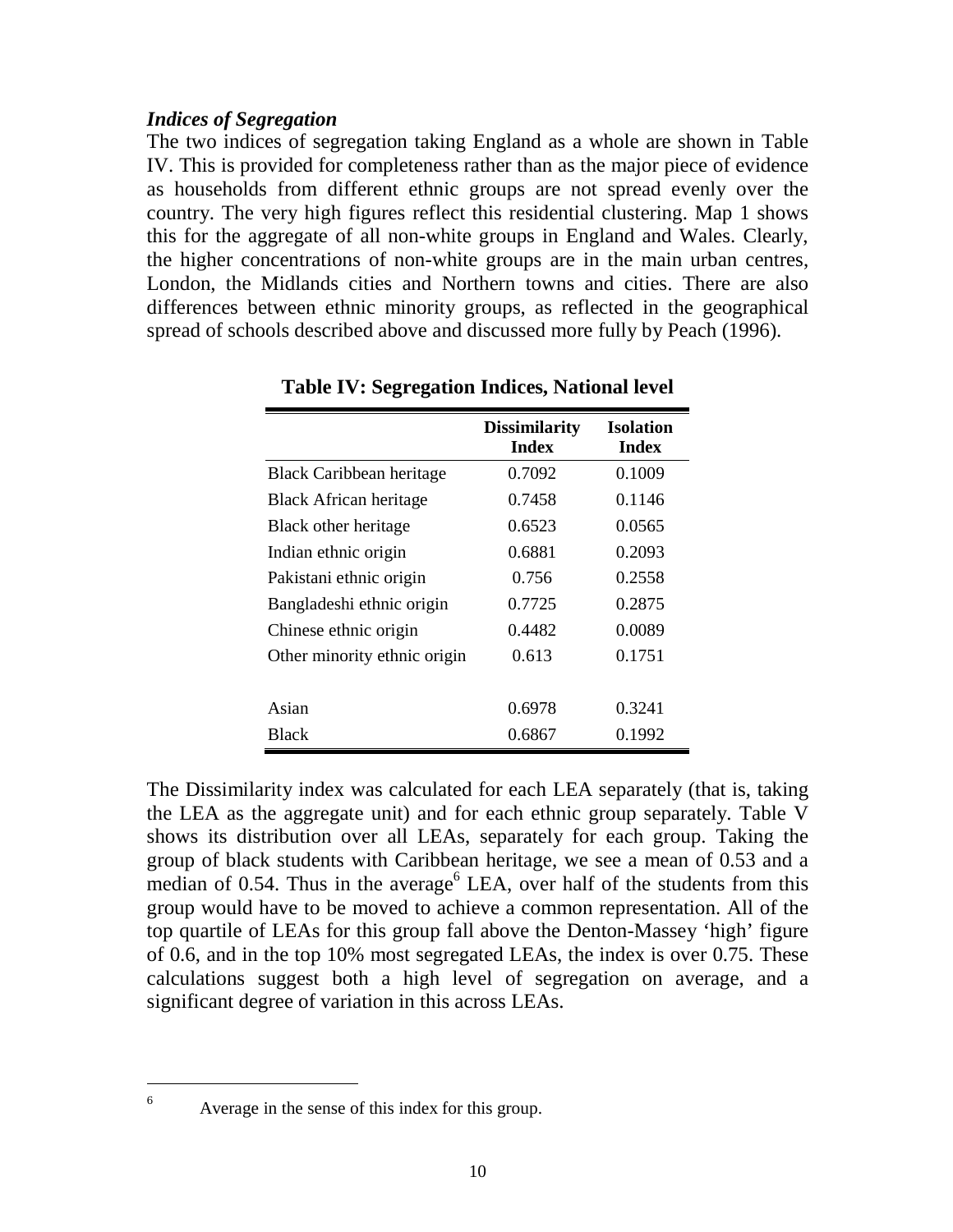#### **Map 1: Non-white Ethnic Group in England and Wales, 2001**

Source: http://www.statistics.gov.uk/census2001/downloads/ethnic\_group.pdf

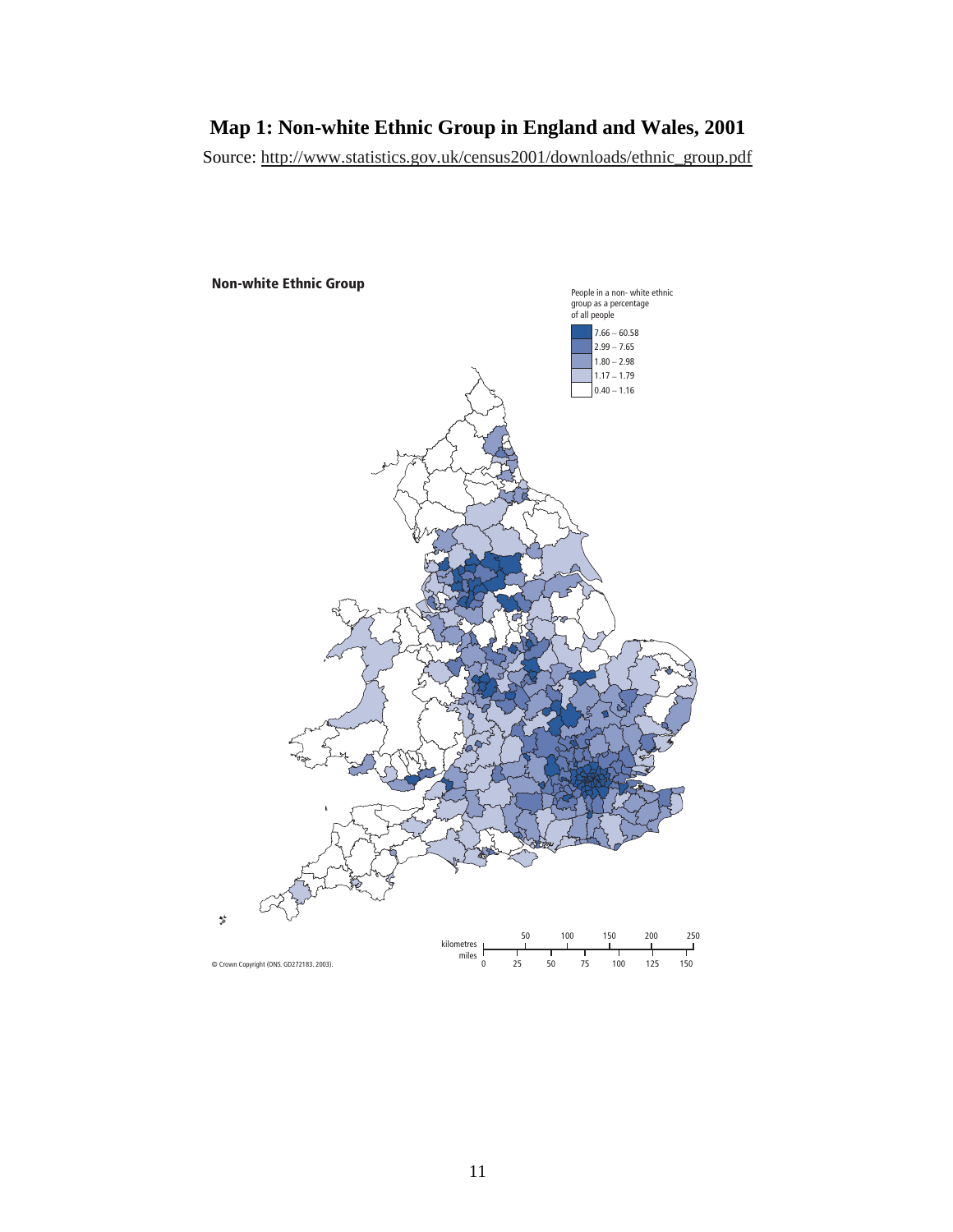|                                 | mean  | p10   | p25   | p50   | p75   | p90   | max   |
|---------------------------------|-------|-------|-------|-------|-------|-------|-------|
| <b>Black Caribbean heritage</b> | 0.530 | 0.277 | 0.426 | 0.540 | 0.632 | 0.755 | 0.954 |
| <b>Black African heritage</b>   | 0.497 | 0.293 | 0.395 | 0.489 | 0.612 | 0.654 | 0.858 |
| Black other heritage            | 0.505 | 0.312 | 0.417 | 0.490 | 0.590 | 0.715 | 0.897 |
| Indian ethnic origin            | 0.481 | 0.306 | 0.400 | 0.474 | 0.555 | 0.656 | 0.860 |
| Pakistani ethnic origin         | 0.610 | 0.396 | 0.510 | 0.627 | 0.715 | 0.773 | 0.961 |
| Bangladeshi ethnic origin       | 0.630 | 0.394 | 0.498 | 0.650 | 0.743 | 0.840 | 0.973 |
| Chinese ethnic origin           | 0.396 | 0.284 | 0.346 | 0.399 | 0.444 | 0.503 | 0.658 |
| Other minority ethnic<br>origin | 0.416 | 0.267 | 0.318 | 0.404 | 0.499 | 0.553 | 0.947 |
|                                 |       |       |       |       |       |       |       |
| Asian                           | 0.491 | 0.320 | 0.400 | 0.501 | 0.589 | 0.643 | 0.716 |
| <b>Black</b>                    | 0.394 | 0.236 | 0.340 | 0.399 | 0.454 | 0.553 | 0.653 |

**Table V: Dissimilarity Indices – LEA Level** 

These comments apply qualitatively to the other ethnic groups detailed in the table. Indeed, for students of Bangladeshi and Pakistani ethnicity, even the average degree of segregation exceeds 0.6, and the 75th percentile is over 0.7.

Adding up to the aggregate categories of Asian and Black, these broader categories produce lower segregation scores, but not low. Figure 1 shows the whole distribution across LEAs for these groups. Again, both the variation and the high level are brought out in the figure.

Table VI provides the same data for the Isolation index. The low level of the numbers in general reflects the fact that in many LEAs, students from non-white ethnicities are rather rare. However, at the top end of the distribution, these numbers grow substantially, particularly for the Asian groups. Again students of Bangladeshi and Pakistani ethnicity stand out as being particularly segregated. Two issues requiring further exploration are the potential associations between ethnic segregation and gender segregation (i.e. the choice of single sex schools) for some Asian students, and between ethnic segregation and faith schools. These may be explanatory factors in the differential levels of segregation experienced by black and Asian students.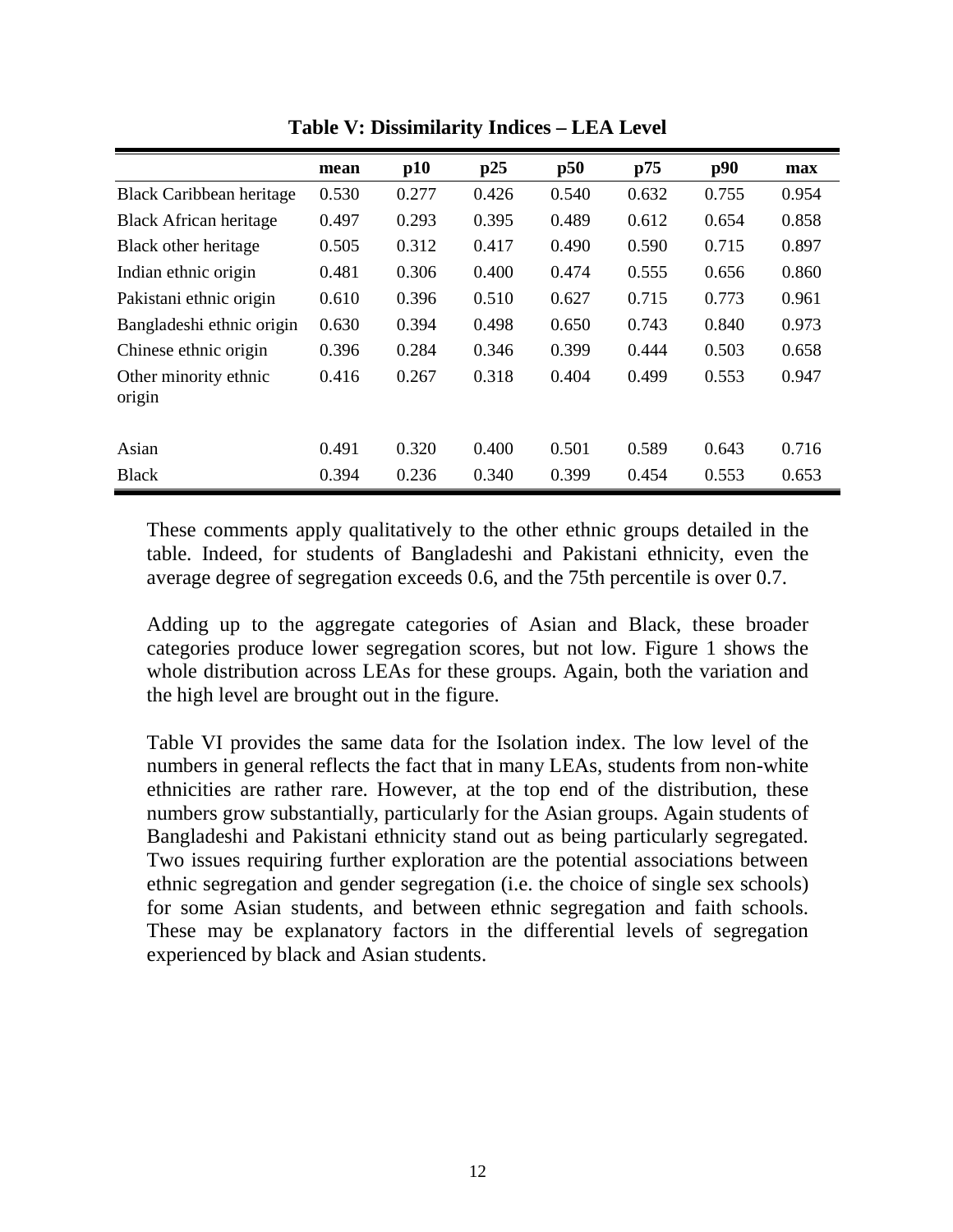

**Figure 1: Dissimilarity Index – LEA Level**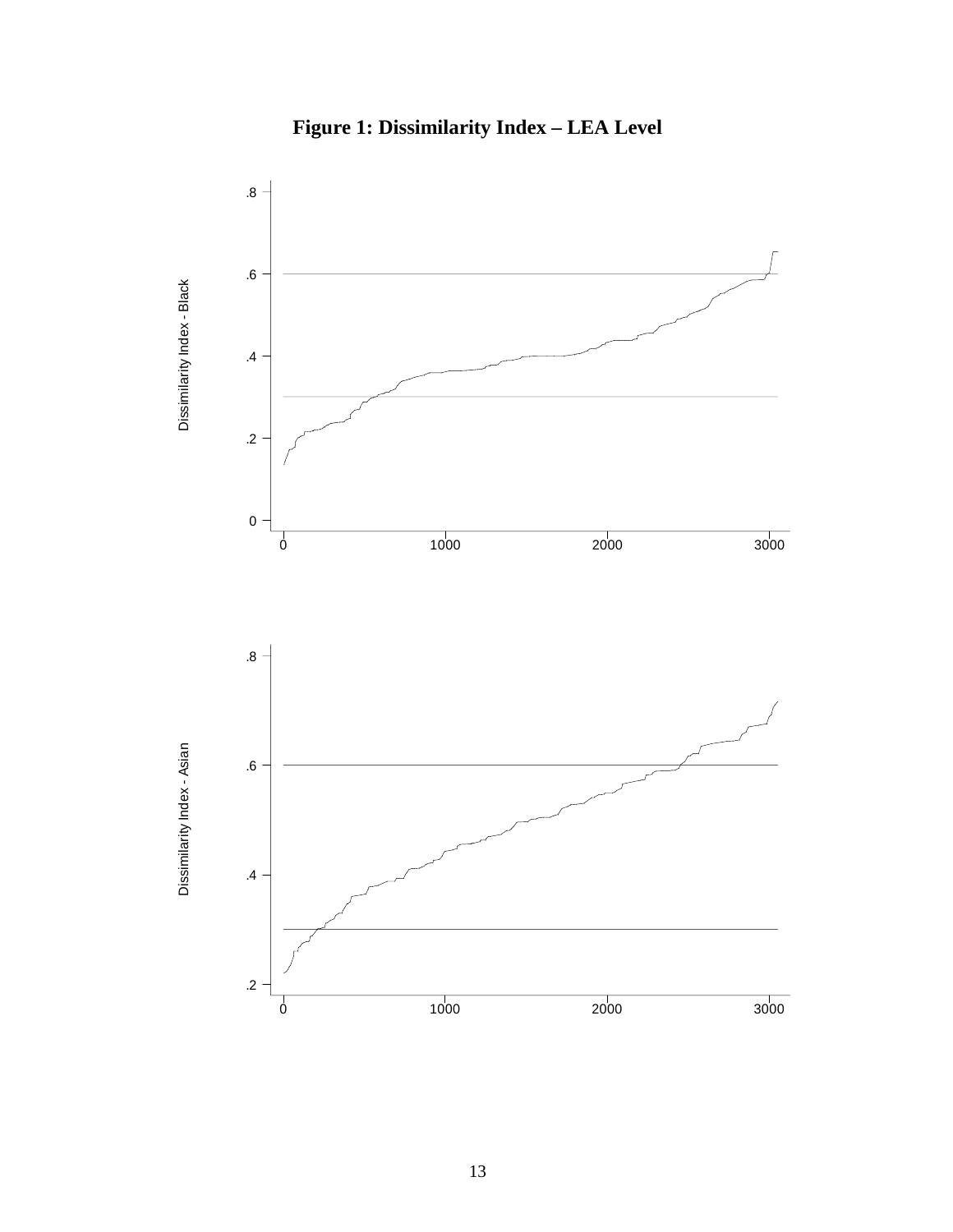|                                 | mean  | p10   | p25   | p50   | p75   | p90   | max   |
|---------------------------------|-------|-------|-------|-------|-------|-------|-------|
| <b>Black Caribbean heritage</b> | 0.062 | 0.011 | 0.019 | 0.030 | 0.063 | 0.123 | 0.954 |
| <b>Black African heritage</b>   | 0.044 | 0.007 | 0.015 | 0.026 | 0.052 | 0.096 | 0.494 |
| Black other heritage            | 0.048 | 0.010 | 0.017 | 0.029 | 0.054 | 0.106 | 0.513 |
| Indian ethnic origin            | 0.054 | 0.010 | 0.018 | 0.037 | 0.069 | 0.126 | 0.380 |
| Pakistani ethnic origin         | 0.099 | 0.020 | 0.034 | 0.070 | 0.134 | 0.228 | 0.857 |
| Bangladeshi ethnic origin       | 0.102 | 0.009 | 0.030 | 0.066 | 0.137 | 0.257 | 0.797 |
| Chinese ethnic origin           | 0.026 | 0.006 | 0.010 | 0.018 | 0.030 | 0.054 | 0.232 |
| Other minority ethnic<br>origin | 0.057 | 0.008 | 0.013 | 0.024 | 0.044 | 0.082 | 0.784 |
| Asian                           | 0.091 | 0.012 | 0.023 | 0.060 | 0.136 | 0.234 | 0.421 |
| <b>Black</b>                    | 0.034 | 0.008 | 0.011 | 0.024 | 0.044 | 0.080 | 0.257 |

**Table VI: Isolation Index – LEA level** 

These tables all compare the specific minority against the remaining majority. A different question is to ask how the different groups are segregated amongst themselves. To address this, we compare each group against each other pairwise, individually. For this analysis we focus just on London as the aggregate spatial unit. This is because, as argued above, a national level analysis makes little sense, and we need a large area with enough pupils from each group, so combining the London LEAs yields a sensible spatial unit. The results are in Table VII. A number of interesting points emerge. First, black pupils with African heritage and black pupils with Caribbean heritage are not segregated from each other (dissimilarity score of 0.261), whereas pupils of Indian ethnic origin and Pakistani ethnic origin are more highly segregated from each other (0.382). Second, pupils of Bangladeshi origin are highly segregated from all other groups – their lowest score is 0.662. Third, Asian and black pupils are highly segregated from each other. Indeed, black pupils are more highly segregated from Asian pupils than they are from whites, even within London. Fourth, whites are least segregated from Chinese students (0.400), then black students (0.492), Indian (0.616), Pakistani (0.680) and Bangladeshi students (0.758). The patterns we find across London schools are similar to those found by Peach (1996) across wards in Greater London using 1991 Census data.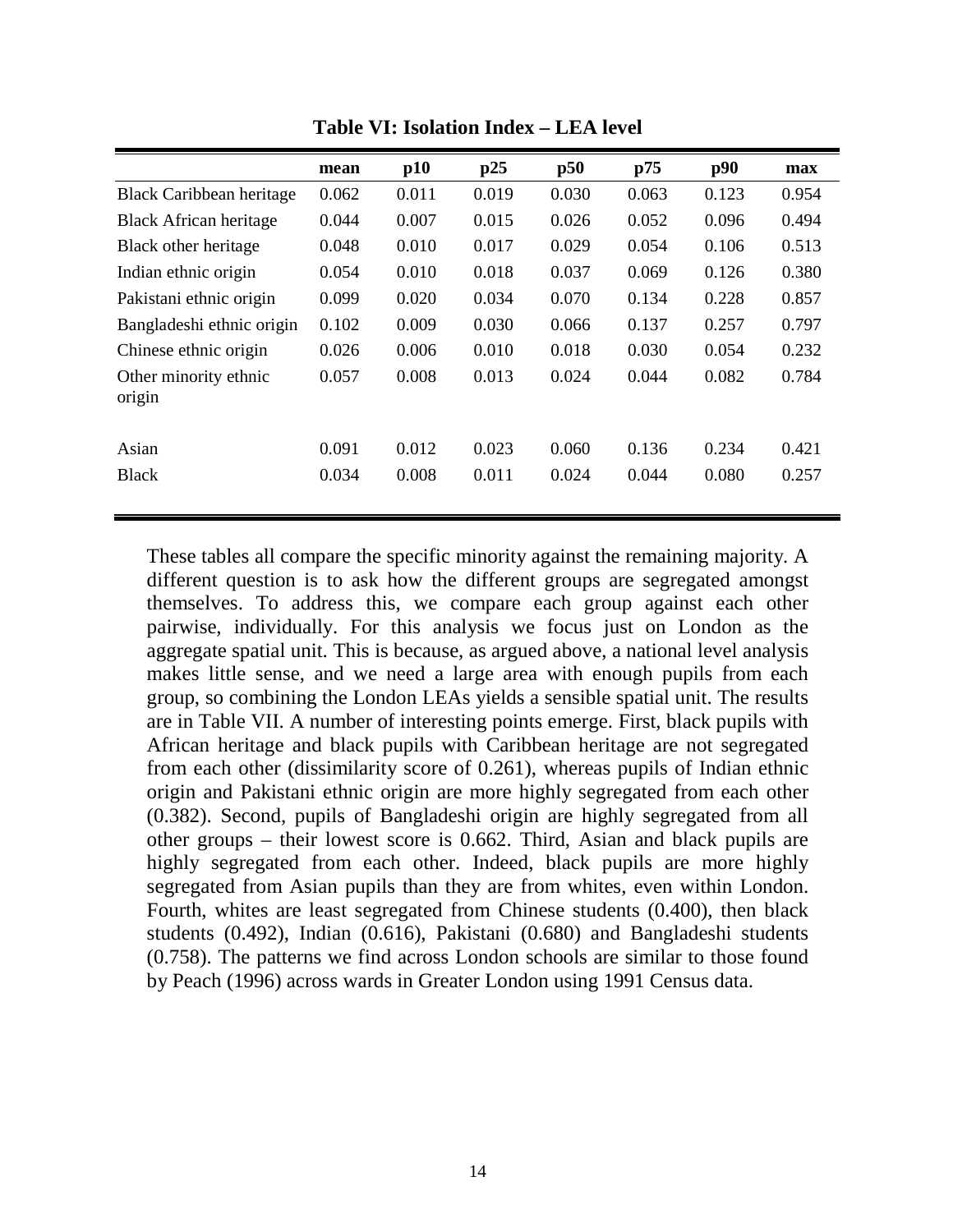|                        | <b>Black</b><br><b>Caribbean</b> | <b>Black</b><br>African  | <b>Black</b><br>other | <b>Indian</b>                | Pakistani | <b>Bangla-</b><br>deshi | <b>Chinese</b> | Other<br>minority | <b>Asian</b> | <b>Black</b> | % Pupils<br>in London |
|------------------------|----------------------------------|--------------------------|-----------------------|------------------------------|-----------|-------------------------|----------------|-------------------|--------------|--------------|-----------------------|
| <b>Black Caribbean</b> |                                  |                          |                       |                              |           |                         |                |                   |              |              | 6.7                   |
| <b>Black African</b>   | 0.261                            |                          |                       |                              |           |                         |                |                   |              |              | 7.5                   |
| <b>Black</b> other     | 0.383                            | 0.421                    |                       |                              |           |                         |                |                   |              |              | 3.2                   |
| Indian                 | 0.623                            | 0.604                    | 0.666                 |                              |           |                         |                |                   |              |              | 8.6                   |
| Pakistani              | 0.599                            | 0.584                    | 0.621                 | 0.382                        |           |                         |                |                   |              |              | 3.4                   |
| Bangladeshi            | 0.712                            | 0.662                    | 0.729                 | 0.749                        | 0.691     |                         |                |                   |              |              | 4.1                   |
| Chinese                | 0.490                            | 0.468                    | 0.504                 | 0.565                        | 0.651     | 0.683                   |                |                   |              |              | 1.0                   |
| Other minority         | 0.423                            | 0.376                    | 0.464                 | 0.498                        | 0.541     | 0.665                   | 0.430          |                   |              |              | 7.4                   |
| Asian                  | 0.583                            | 0.542                    | 0.608                 | $\qquad \qquad \blacksquare$ |           | -                       | 0.557          | 0.483             |              |              | 16.2                  |
| <b>Black</b>           | $\overline{\phantom{a}}$         | $\overline{\phantom{a}}$ | -                     | 0.608                        | 0.579     | 0.677                   | 0.451          | 0.363             | 0.546        |              | 17.6                  |
| White                  | 0.528                            | 0.524                    | 0.511                 | 0.616                        | 0.680     | 0.758                   | 0.400          | 0.459             | 0.617        | 0.492        | 57.8                  |

**Table VII: Pairwise Dissimilarity Indices for London** 

**Notes:** Dissimilarity Index (Duncan and Duncan) London Schools only (387)

Taking London as the aggregate spatial unit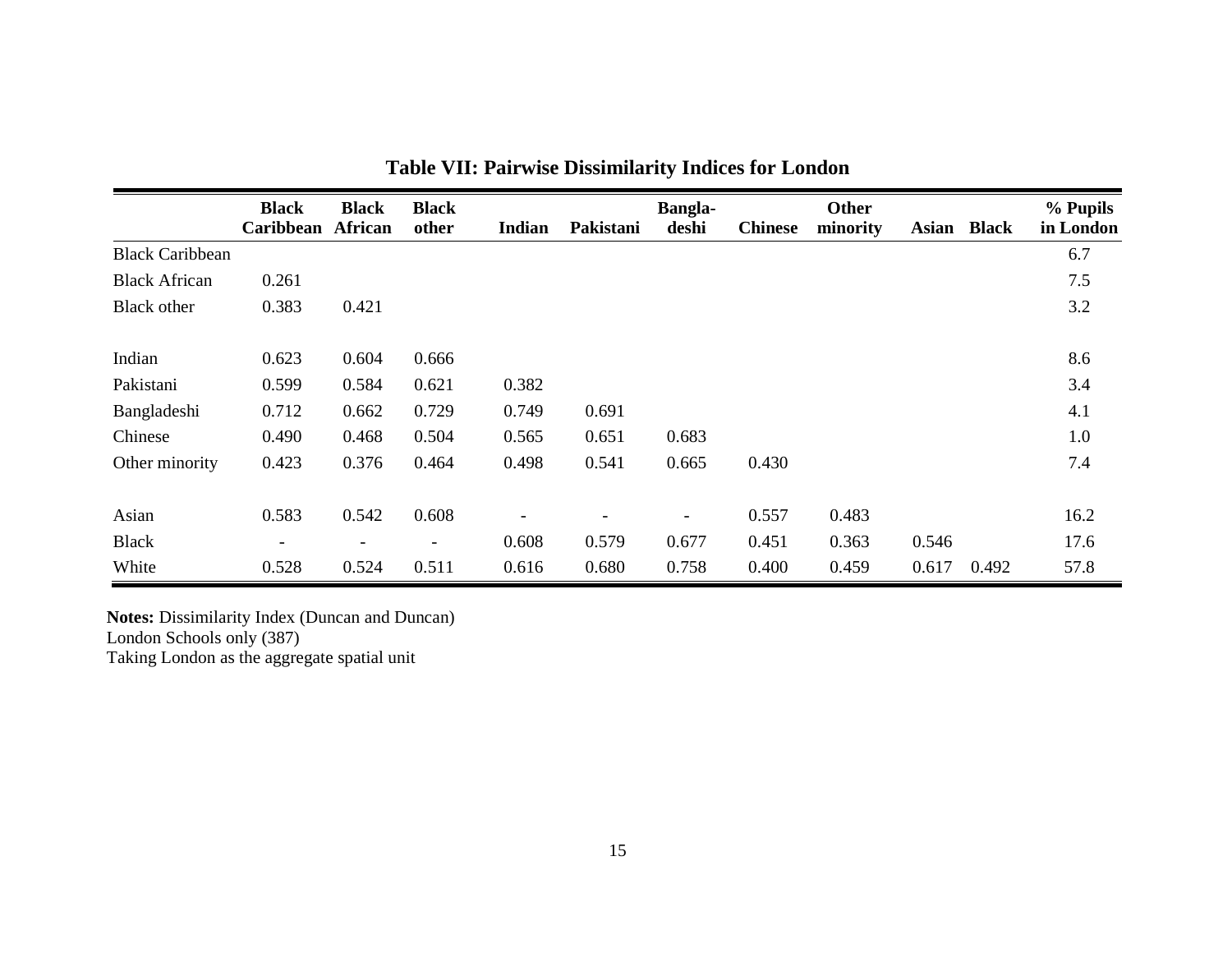The same picture holds over all England too. Looking across all schools in which whites form less than 60% of all students, a simple correlation of the percentage of black students and the percentage of Asian students yields –0.619. Correlating Indian and Pakistani students across schools with more than 30% Asian students gives –0.496, whereas correlating black African and black Caribbean students across schools where they number more than 30% only gives –0.048. These findings illustrate the complexity of segregation patterns, both between majority and different minority groups as well as between different ethnic minorities.

As Table III illustrates, the number of students from Asian, black and other ethnicities varies across LEAs. One factor that may mediate the impact of the degree of segregation on the community is whether high segregation for a group tends to occur where that group is relatively numerous, or relatively rare. Figure 2 addresses this issue for the two aggregate groups, plotting the level of the group (% students black; % students Asian) against the index *D* in Figure 2a and against the index *I* in Figure 2b. There is clearly an interesting difference between the two groups. Consider first Figure 2a. According to the index of dissimilarity, in areas where black students are relatively numerous they tend to be less segregated than in areas where they are fewer. However, the reverse is true for Asian students: where they form a larger proportion of the student body there tends to be higher segregation. The correlation coefficients are -0.44 and  $+0.17$  respectively, both significant at 5%.<sup>7</sup> Figure 2b, in which we use the isolation index of segregation, also shows that there is a stronger (positive) relationship between representation and segregation for Asian students than for their black peers. Thus the same level of segregation (or the same degree of representation) may be felt differently for the two groups.<sup>8</sup>

Figure 3 shows the two dimensions of segregation together for the two aggregated groups. Note that in the context of US cities, Cutler, Glaeser and Vidgor (1999) define a ghetto as an area that has a dissimilarity index greater than 0.6 and an isolation index greater than 0.3.

<sup>7</sup> This is slightly misleading in the sense that taking students of Indian and Pakistani ethnic origins separately, both show no correlation between level and index. But for black students with Caribbean heritage, and with African heritage, they both show a strong negative relationship.

<sup>8</sup> The differences between Figures 2a and 2b may be partly explained by the fact that the two measures are attempting to capture different dimensions of segregation.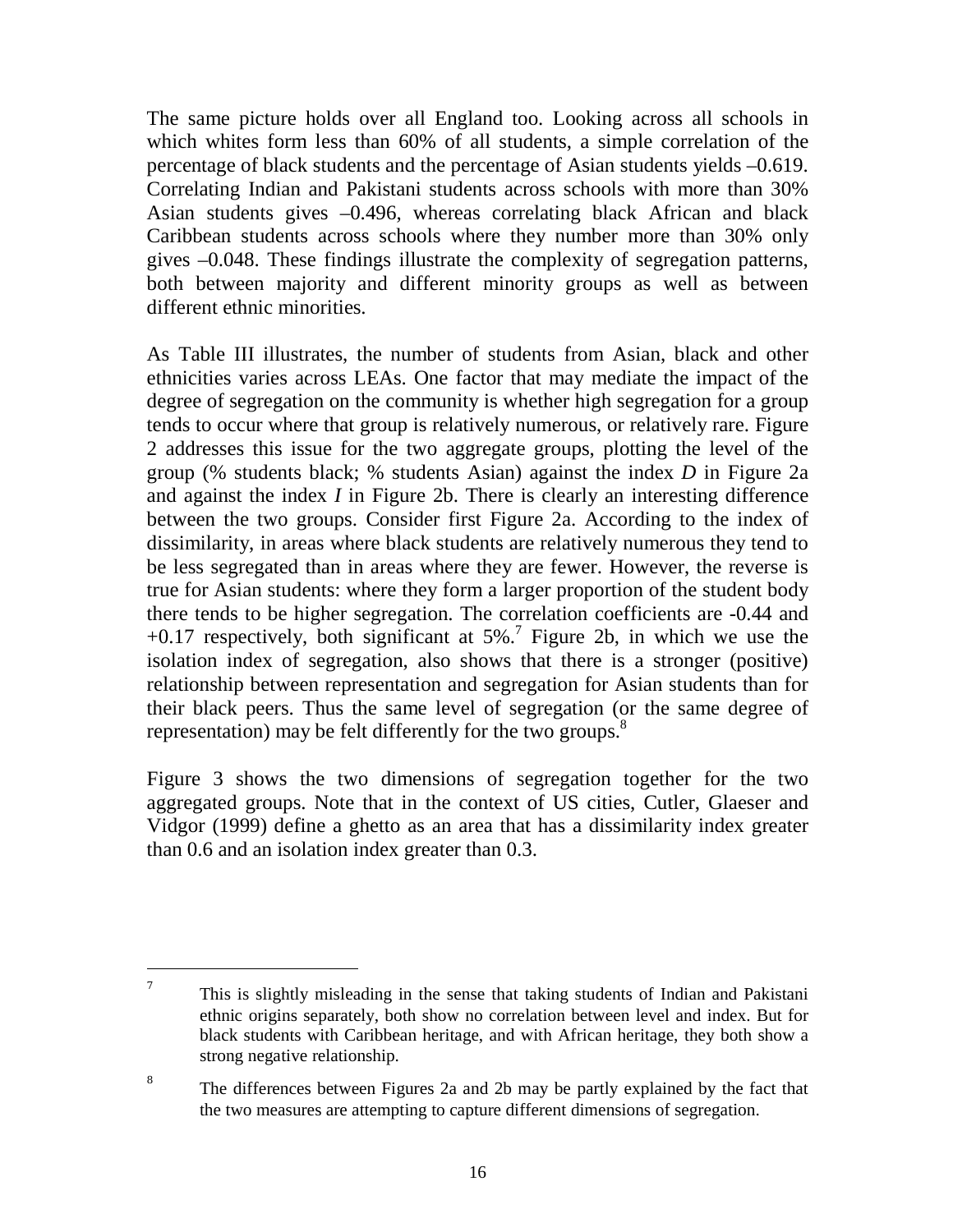## **Figure 2a: Dissimilarity Index and Level**

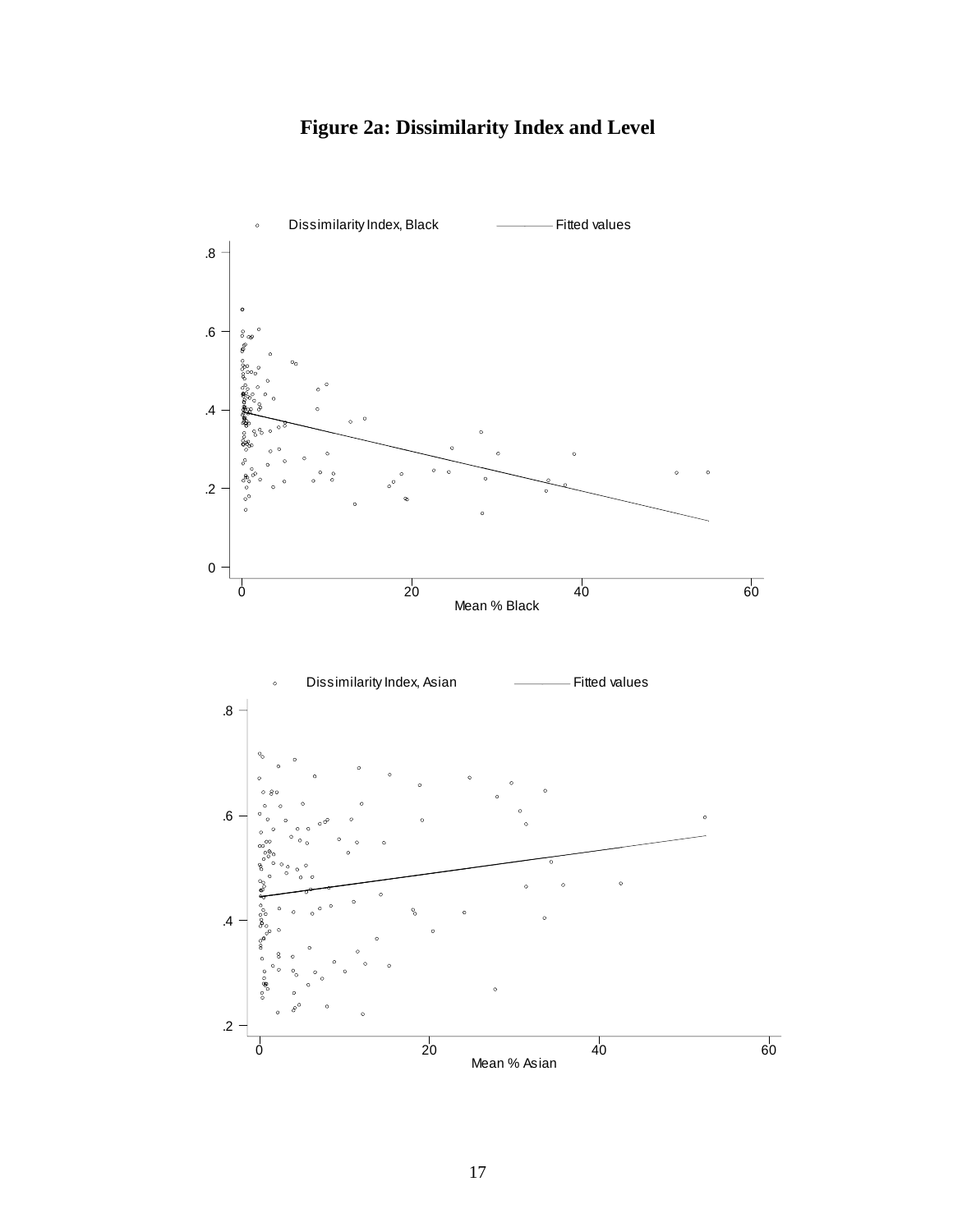

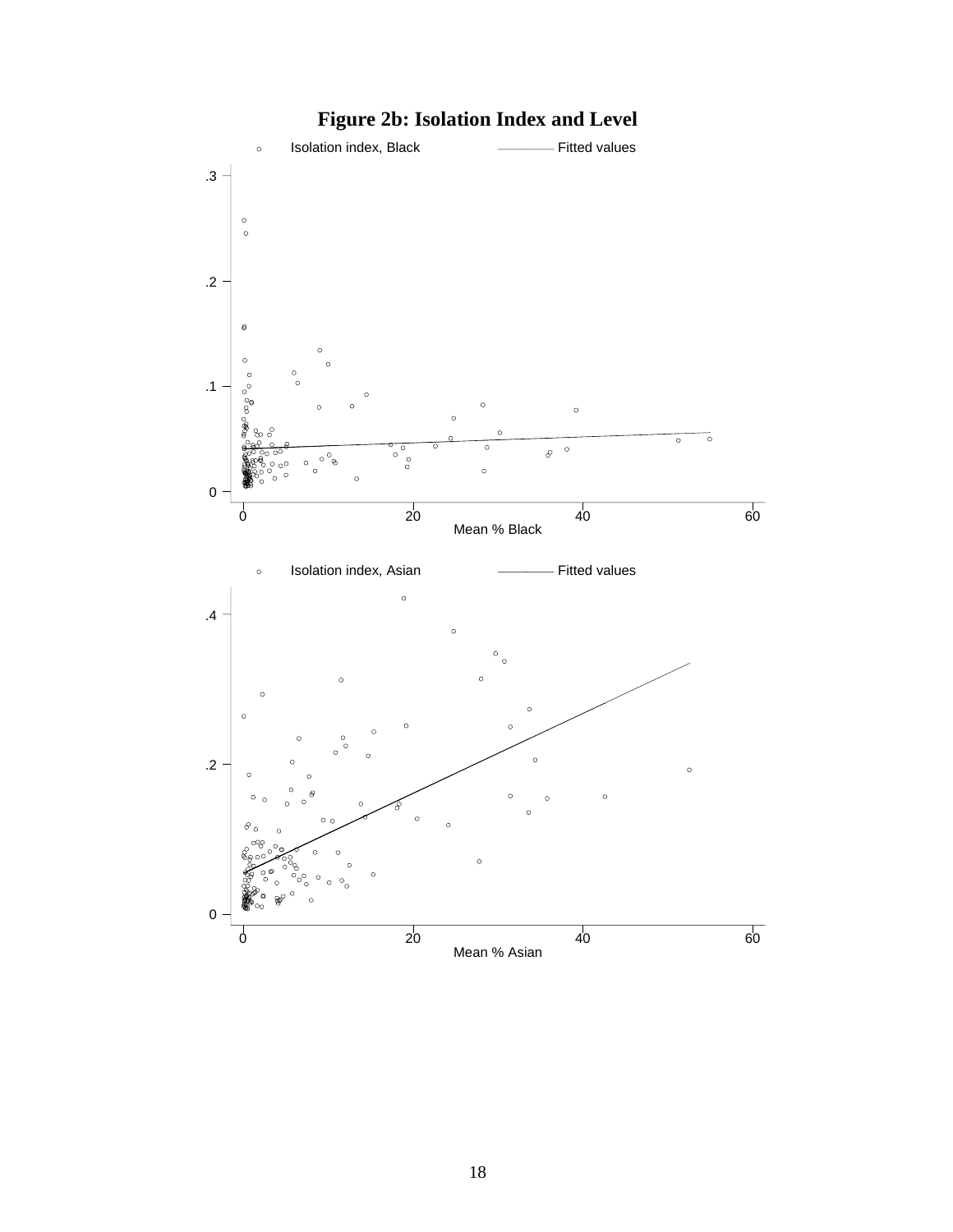

**Figure 3: Dissimilarity Index and Isolation Index**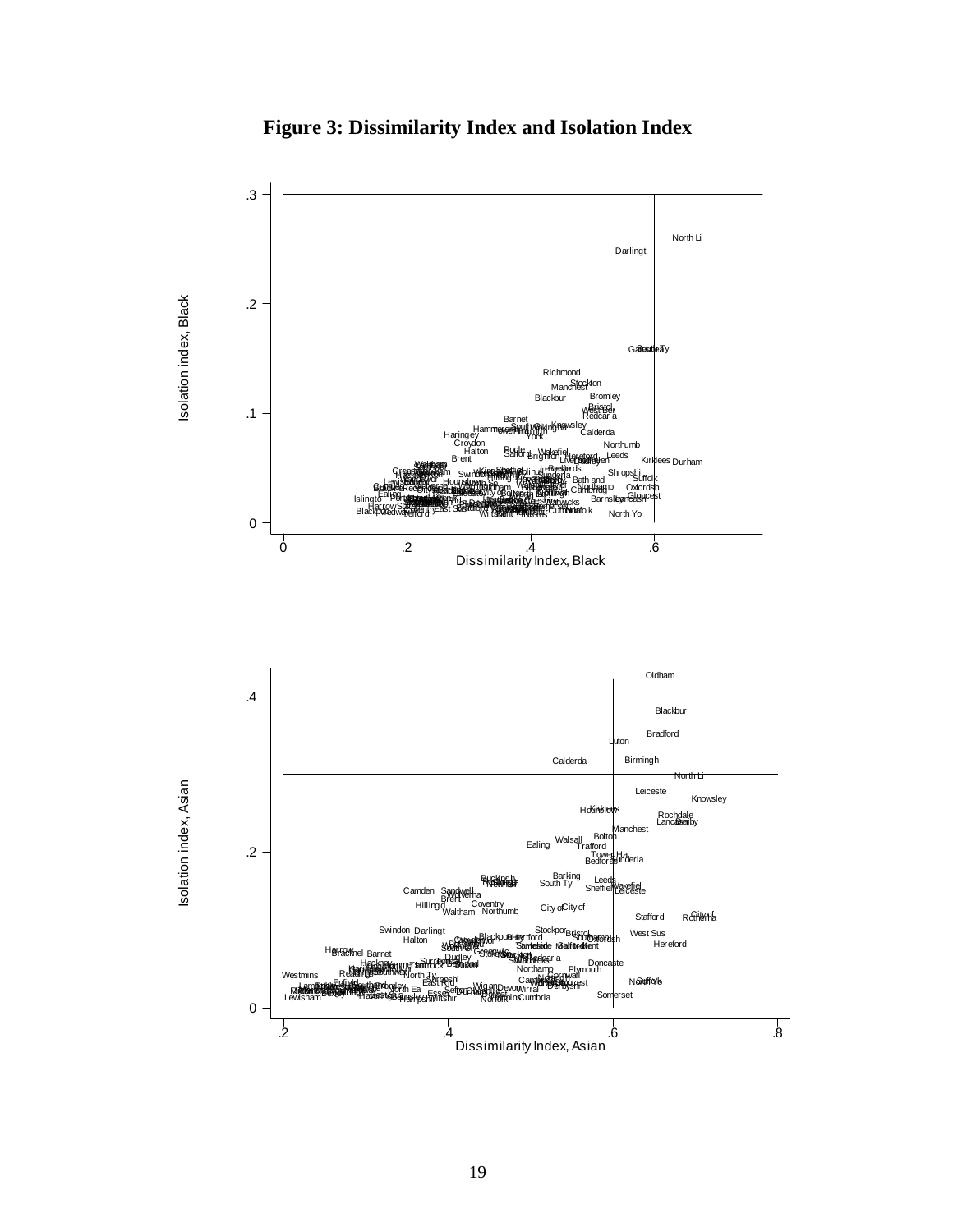Figure 3: Dissimilarity Index and Isolation Index, continued

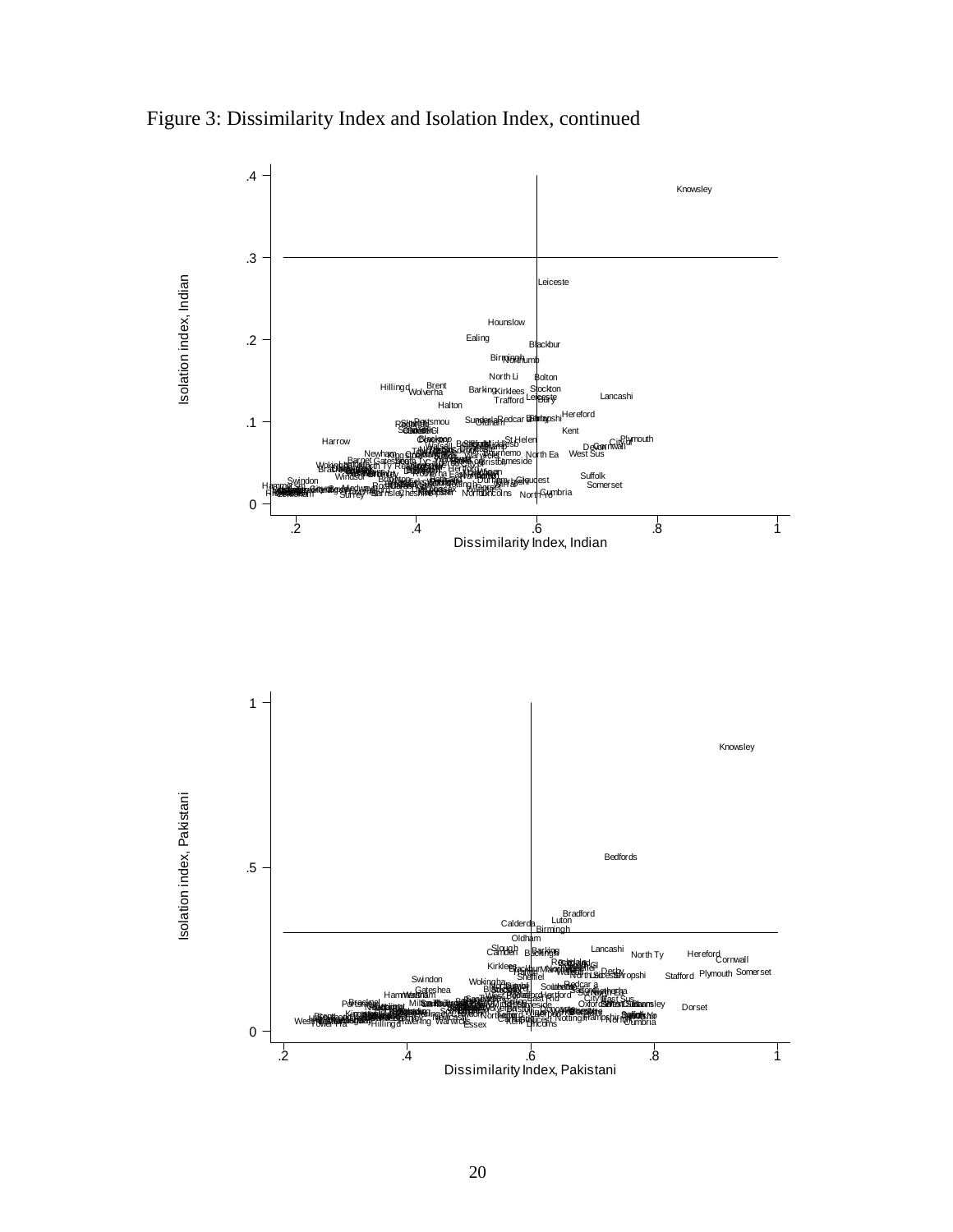Looking first at the graph for black students, there are no areas that have extreme segregation indices in both dimensions. Of the two LEAs that come closest, North Lincolnshire and Darlington, both have less than 1% of black students. The situation is rather different for students of Asian ethnic origin. Here there are five LEAs with extreme segregation indices in both dimensions: Oldham, Blackburn, Bradford, Birmingham and Luton. Furthermore, these are all areas with significant representations of these students:

| <b>LEA</b>                   | % Asian students |
|------------------------------|------------------|
| <b>Bradford</b>              | 29.0             |
| Luton                        | 27.9             |
| Birmingham                   | 26.8             |
| <b>Blackburn with Darwen</b> | 23.8             |
| Oldham                       | 15.5             |

It is interesting to note that some of these areas suffered severe rioting by Asian and white youths in the summer of 2001: Bradford, Oldham and Burnley.<sup>9</sup> The Community Cohesion Review Team, chaired by Ted Cantle (Cantle 2001) which published a report on these disturbances for the Home Office identified segregation in education as one contributory factor to the lack of community cohesion which in turn led to disorder:

"…The extent to which these physical divisions were compounded by so many other aspects of our daily lives, was very evident. *Separate educational arrangements*, community and voluntary bodies, employment, places of worship, language, social and cultural networks, means that many communities operate on the basis of a series of parallel lives" (paragraph 2.1, emphasis added).

This evidence is suggestive, no more, of an association between educational segregation and social unrest. It is not clear from these data alone whether school segregation is picking up housing segregation and it is this that engenders severe discontent, or whether school segregation itself may play a role.

Panels c and d of Figure 3 repeat the exercise for Indian and Pakistani students separately. There are more areas of extreme segregation for the latter group, and

<sup>9</sup> The last of these towns is actually in the Lancashire LEA, but is geographically sandwiched between Blackburn and Rochdale; both Lancashire and Rochdale are close to the top right quadrant of Figure 3b.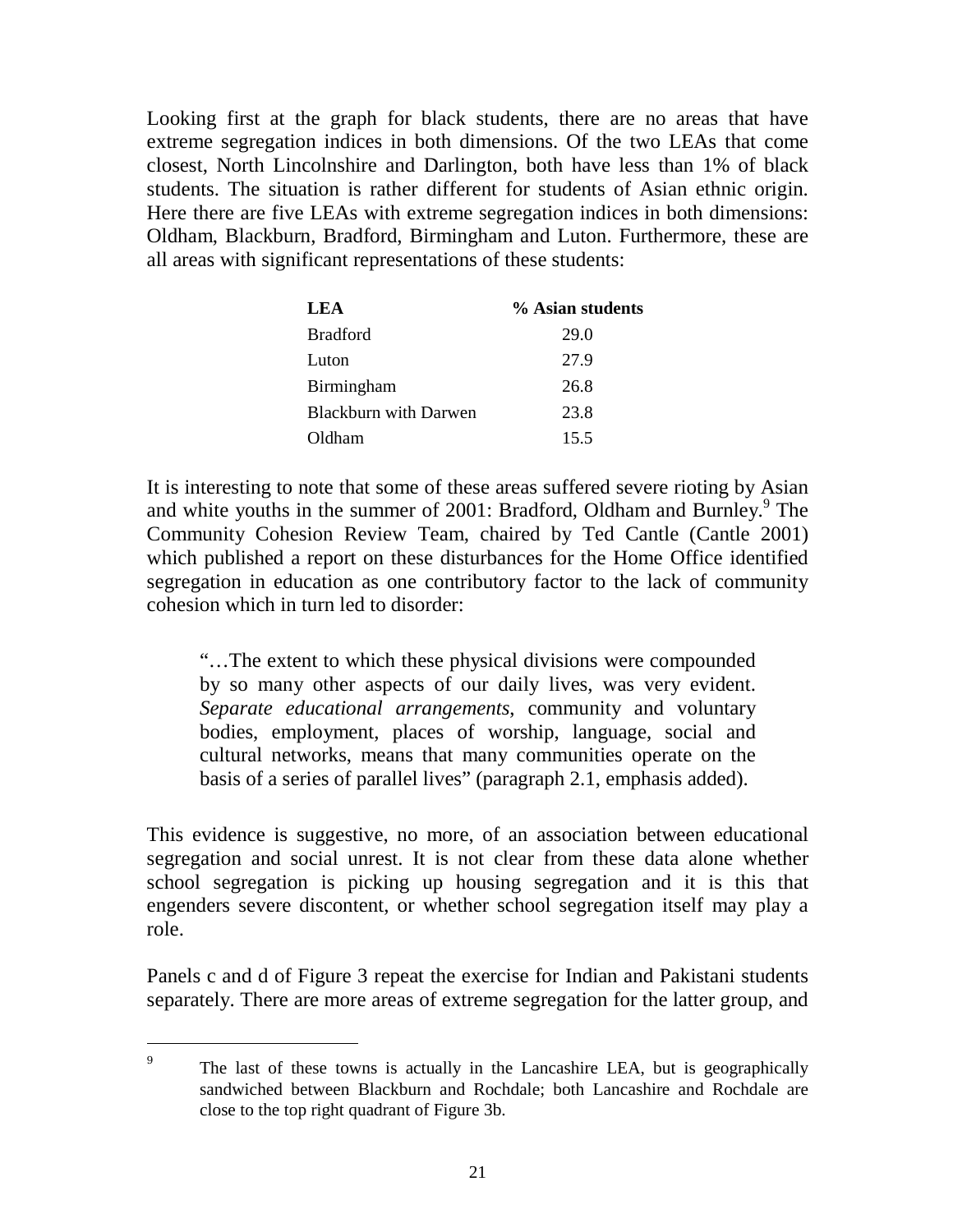the areas of Bradford, Luton, Birmingham and Oldham are again prominent. Bedfordshire and Knowsley are also in the top quadrant, but have negligible numbers of Pakistani students (1% and 0.01%). In the graph for students of Indian ethnic origin, Leicester with 32% of such students also has very high segregation.

#### *Ethnic Segregation and Income segregation*

Given the correlation between ethnicity and poverty, $10$  it is important to see whether ethnic segregation simply reflects income segregation across space. We have two measures of the latter. First, we use a school average level measure of deprivation, and compute the *D* index measure using that as above for each LEA. This is based on whether a child is eligible for free school meals (FSM), a means-tested benefit widely used to investigate income segregation in schools (see Noden 2000). Figure 4 graphs the *D* index for FSM against the *D* index for ethnicity for the two aggregated groups. It is clear that there is essentially no relationship between the two indices for either ethnic group. In other words: there is both high and low ethnic segregation in both high and low FSM segregation areas.

The second measure of spatial income distribution is based on the LEA variability of the ward-level index of multiple deprivation. This is plotted against the *D* index for ethnicity for the two ethnic groups in Figure 5. There is again little relationship between the two for black students. However, for the Asian group we do find a significant positive relationship. Ethnic segregation of Asian students is higher in LEAs with greater spatial income dispersion.

The generally weak relationship between ethnic and income segregation mirrors the results of Peach (1996), who estimates the importance of economic factors in residential segregation in Greater London and concludes that all ethnic groups would manifest much lower segregation levels if it were solely economic factors that controlled their residential distribution. He estimates, for example, that only 8% of the observed level of black Caribbean segregation is 'explained' by socio-economic factors. Dorsett (1998) further highlights the differences between minority ethnic groups in relation to their individual and household socio-economic characteristics and the resulting differences in their patterns of settlement across differentially deprived neighbourhoods.

<sup>&</sup>lt;sup>10</sup> For some groups, but not all – recall footnote 2 shows that Pakistanis, Bangladeshis and Black Africans suffer higher rates of poverty, but black Caribbeans, Indians and Chinese do not.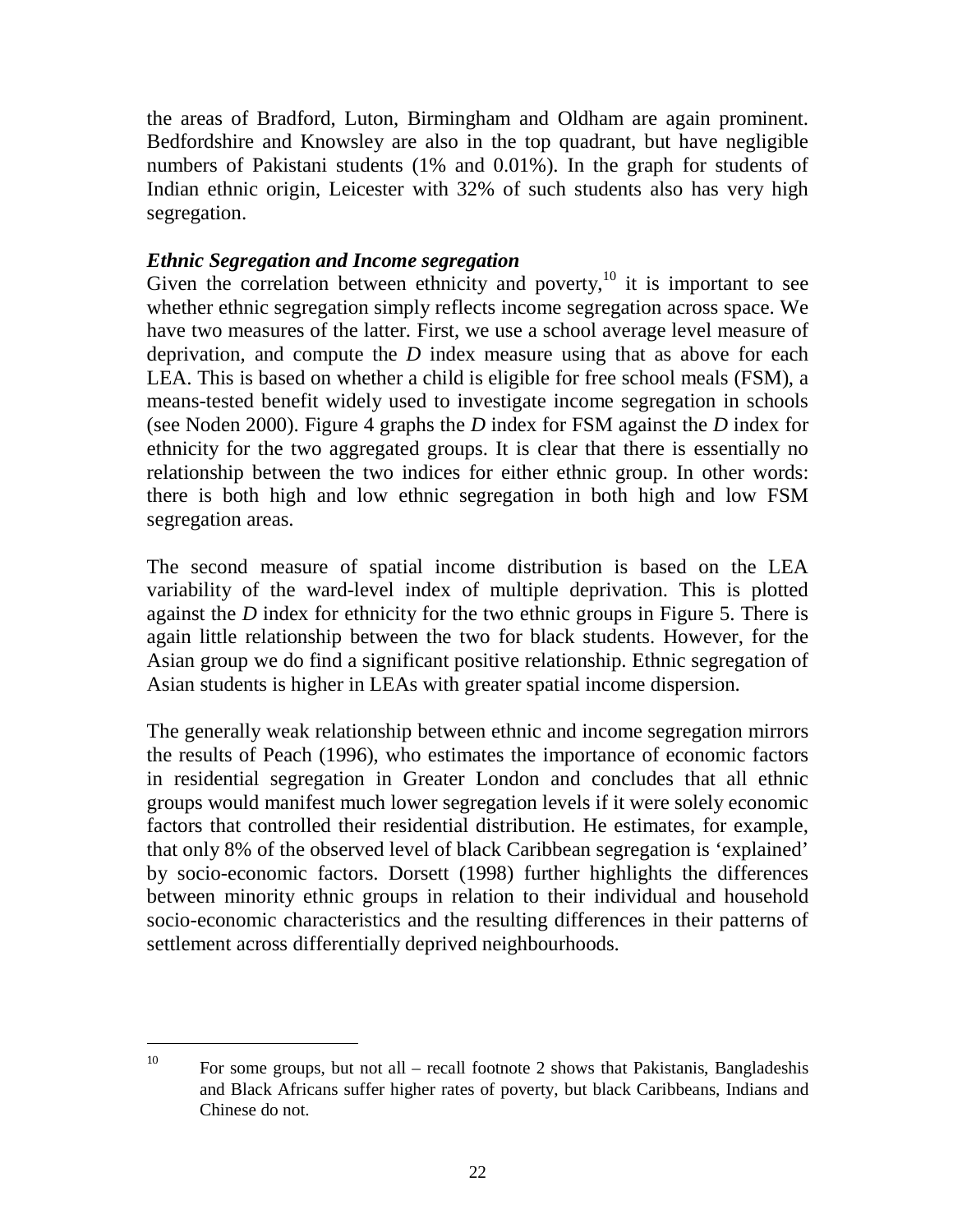

#### **Figure 4: Dissimilarity Index and FSM Segregation**

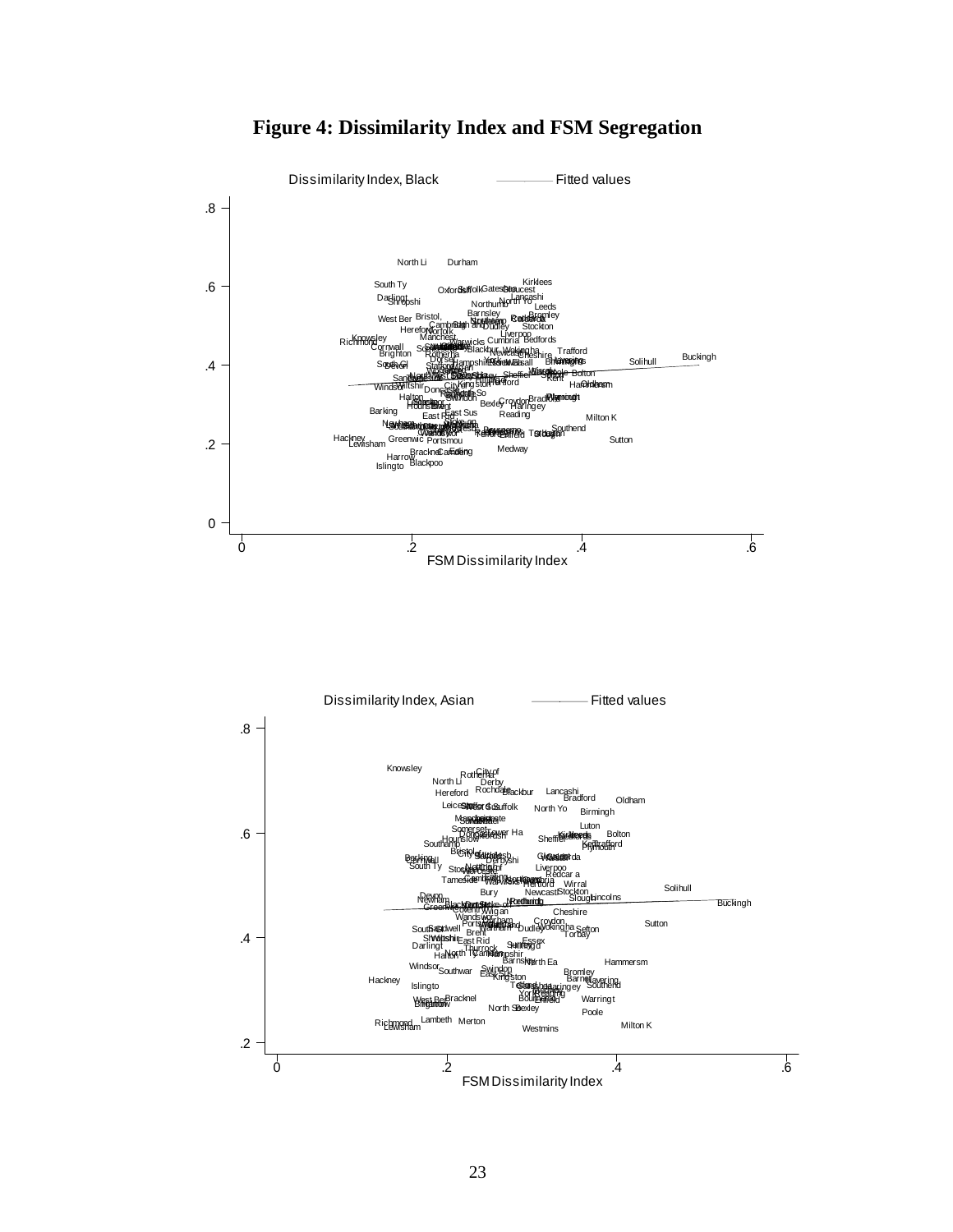**Figure 5: Dissimilarity Index and Spatial Income Dispersion** 

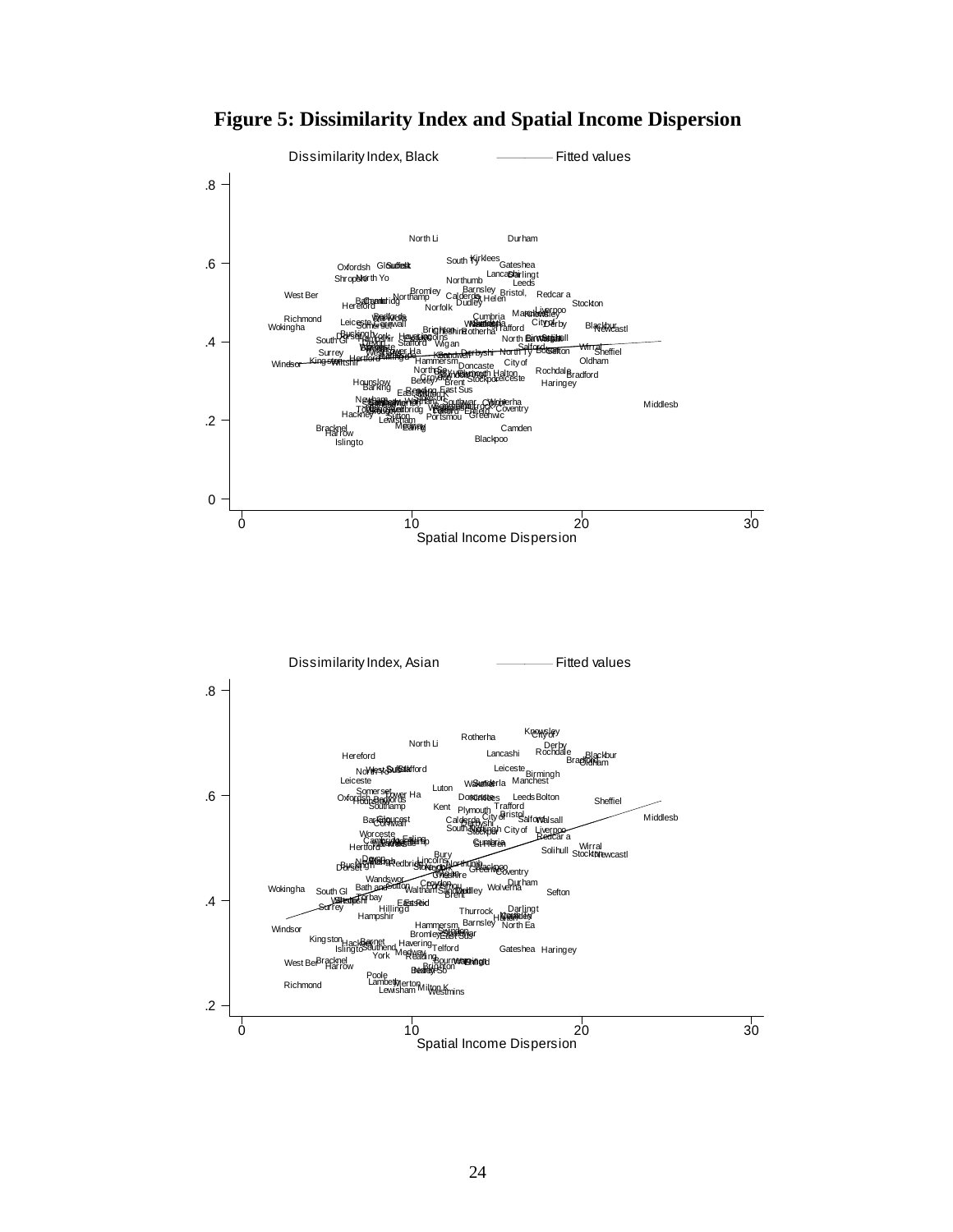#### **6. Conclusion**

In this paper we focus on one dimension of the debate regarding social integration between ethnic groups and document the extent of ethnic segregation in English secondary schools in 2001. We employ the two most widely used indices of segregation – the index of dissimilarity and the isolation index – and compare patterns of school segregation across nine ethnic groups.

Our main findings are that levels of ethnic segregation in England's schools are high. There is, however, a significant degree of variation both across LEAs and across ethnic groups: segregation is higher for pupils of Indian, Pakistani or Bangladeshi origin than for pupils with black Caribbean or African heritage. Segregation for the former groups is positively related to their proportion in the local population, while the same is not true for the Black aggregate group. When we combine the two indices we identify areas of particularly high segregation, especially for pupils of Asian origin. These areas coincide almost exactly with the locations of urban unrest in the summer of 2001. Finally, we show that ethnic segregation is only weakly related to income segregation.

Residential segregation is undoubtedly a multi-faceted issue (Blalock 1967). As Massey and Denton (1998) state: ethnic segregation arises from a "complex interplay of many different social and economic processes"; it does not simply follow income or class contours. Both choices and constraints may be important in determining residential location (Dorsett 1998). School segregation can be viewed as adding a further layer onto an already complex picture. The relevant factors determining the level of school segregation include geographical location, social class and the history of particular schools. In the UK we can add to this list the impact the education quasi-market and the emphasis on parental choice has had on the degree of ethnic segregation (Tomlinson 2001). This suggests several avenues for further research in this field, and there are in particular three questions we intend to follow up.

First, do schools act to intensify or ameliorate residential segregation, and if this varies, with what factors? We will exploit the recently released Census 2001 alongside our current data to compare residential and educational segregation across England. Second, what is the role of markets and competition between schools in this process? Since the Education Reform Act of 1988, which introduced overlapping catchment areas, school league tables and devolved budgets, the education system has been more responsive to parents' choices. The degree to which competition is feasible varies over the country, and we intend to use this to get at the role of markets in segregation. Third, what is the impact of different levels of segregation on the educational attainment of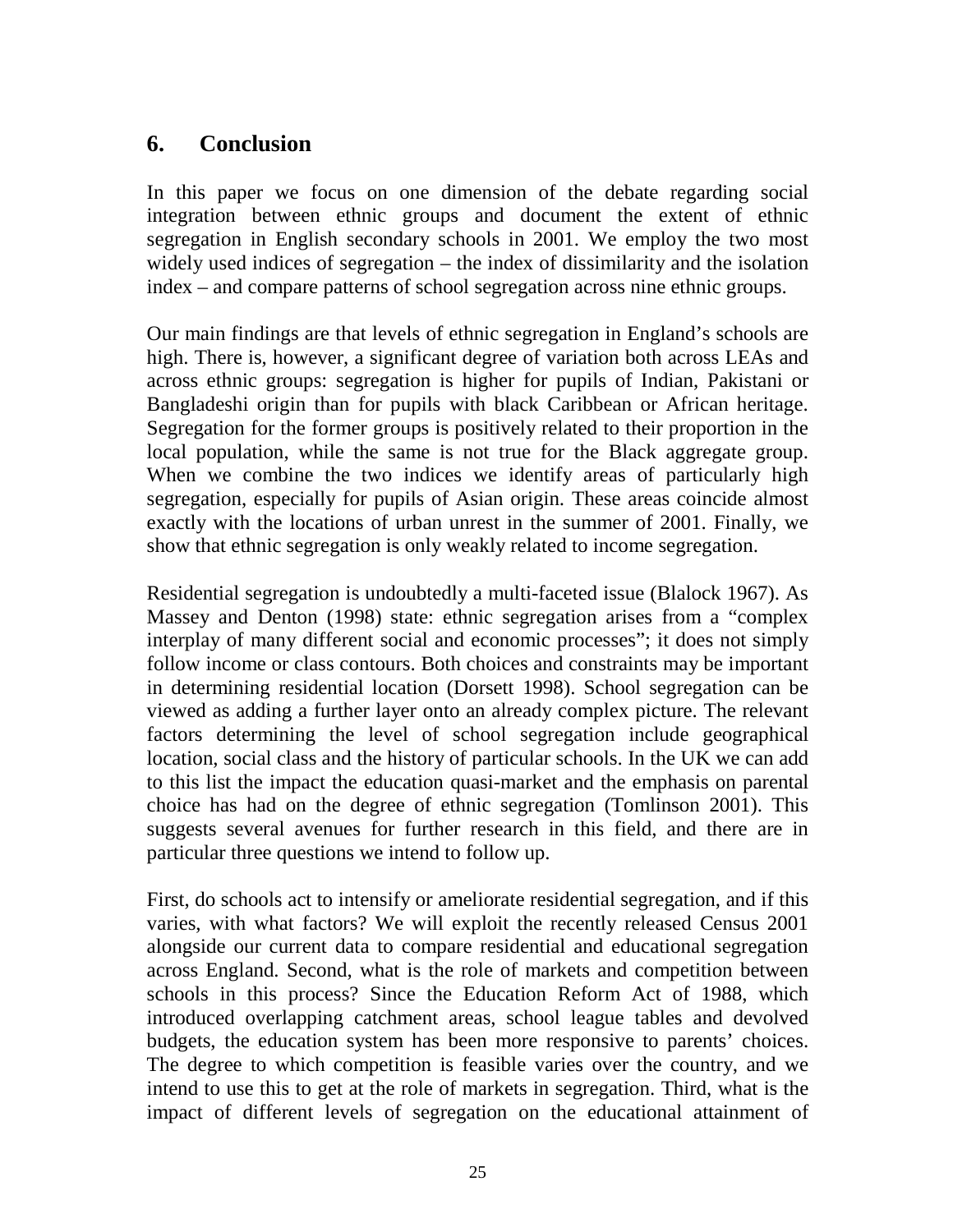minority ethnic pupils? We can now address this question using the recently released Pupil Level Annual Schools Census (PLASC), which matches information on ethnicity with exam results for every pupil at each Key Stage of compulsory education. Exploring these links further and investigating their impact is a worthy subject of ongoing research.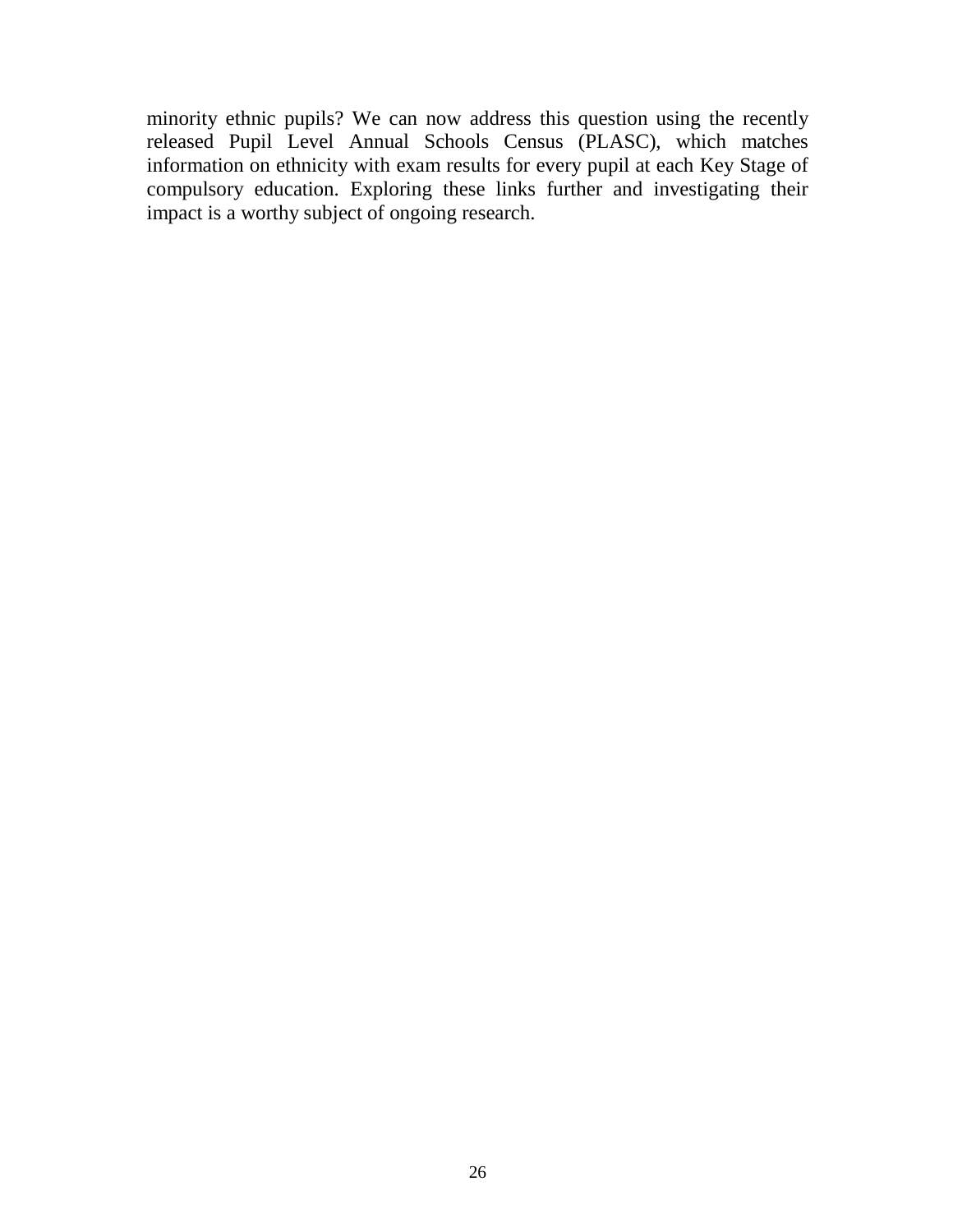#### **References**

- Bean, F D and Tienda, M (1987), *The Hispanic population of the United States*. New York: Russell Sage Foundation
- Blalock, H M (1967), *Toward a theory of minority-group relations*. London: John Wiley & Sons
- Borjas, G J (1997), *To ghetto or not to ghetto: Ethnicity and residential segregation*, NBER Working Paper 6176. Cambridge MA: NBER
- Cantle, T (2001), Community cohesion: A report of the independent review team, (http://www.homeoffice.gov.uk/docs/community\_cohesion.pdf) (accessed 20 June 2003). London: Home Office
- Case, A C and Katz, L F (1991), *The company you keep: The effects of family and neighbourhood on disadvantaged youths*, NBER Working Paper 3705, Cambridge MA: NBER
- Clotfelter, C T (1998), *Public school segregation in metropolitan areas*, NBER Working Paper 6779, Cambridge MA: NBER
- Crane, J (1991), 'The epidemic theory of ghettos and neighbourhood effects on dropping out and teenage childbearing', *American Journal of Sociology* 96: 1226-1259
- Cutler, D M and Glaeser, E L (1997), 'Are ghettos good or bad?', *Quarterly Journal of Economics* 112: 827-872
- Cutler, D M, Glaeser, E L and Vidgor, J L (1999), 'The rise and decline of the American ghetto', *Journal of Political Economy* 107(3): 455-506
- Dorsett, R (1998), *Ethnic minorities in the inner* city. Bristol: Policy Press
- Duncan, O D and Duncan, B (1955), 'A methodological analysis of segregation indexes', *American Sociological Review* 20: 210-217
- Goldstein, H and Noden, P (2003), 'Modelling social segregation', *Oxford Review of Education* 29(2): 225-237
- Gorard, S and Fitz, J (1998a), 'The more things change … the missing impact of marketisation?', *British Journal of Sociology of Education* 19: 365-376
- Gorard, S and Fitz, J (1998b), 'Under starters orders: the established market, the Cardiff study and the Smithfield project', *International Studies in Sociology of Education* 8: 299-314
- Massey, D S and Denton, N A (1988), 'The dimensions of residential segregation', *Social Forces* 67: 281-315